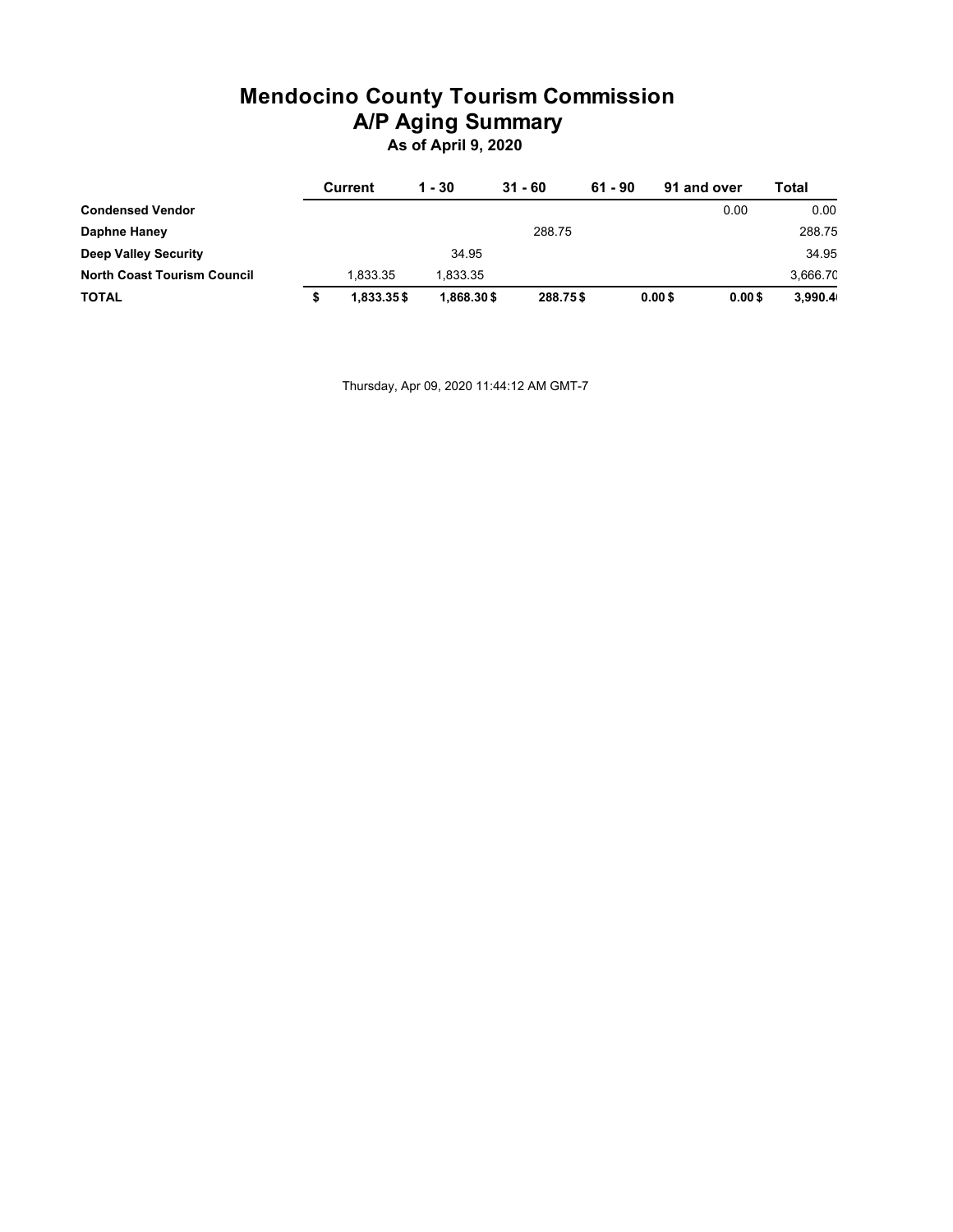### **Mendocino County Tourism Commission Transaction Summary**

**January - April, 2020**

| <b>Row Labels</b>                  | <b>Sum of Amount</b> |
|------------------------------------|----------------------|
| Jan                                | 35,323.97            |
| <b>Bill Payment (Check)</b>        | (75, 899.24)         |
| Alison de Grassi (v) (deleted)     | (266.92)             |
| Anderson Valley Winegrowers Assoc. | (600.00)             |
| Brendan McGuigan                   | (2,500.00)           |
| Brewery Gulch Inn (v)              | (600.00)             |
| <b>Burrelles Luce</b>              | (503.66)             |
| Chase M/C 7099                     | (8,759.15)           |
| City of Fort Bragg                 | (49.00)              |
| City of Ukiah (U)                  | (227.72)             |
| Daphne Haney                       | (367.50)             |
| Deep Valley Security               | (134.95)             |
| Destinations International         | (1, 125.00)          |
| DogTrekker, Inc.                   | (7,000.00)           |
| Glendeven Inn & Lodge              | (2,882.90)           |
| Granite & Light                    | (1,500.00)           |
| J.D. Zastro's Pest Control         | (60.00)              |
| Kathy Janes (v)                    | (118.23)             |
| Kgo Television, Inc.               | (4,000.00)           |
| koli communications                | (7,500.00)           |
| <b>KOZT</b>                        | (1,080.00)           |
| Little River Inn (v)               | (1,467.72)           |
| Media Matters Worldwide            | (7,705.85)           |
| North Coast Tourism Council        | (1,833.35)           |
| <b>Paramount Signs</b>             | (400.00)             |
| Ramon Jimenez (v)                  | (81.90)              |
| Rosa Rivas                         | (157.61)             |
| Steppin Out                        | (5,500.00)           |
| TheorySF                           | (12, 817.00)         |
| Thomas Jacobson                    | (262.50)             |
| Travis Scott (v)                   | (231.02)             |
| <b>Ukiah Waste Solutions</b>       | (145.44)             |
| <b>UMC Print</b>                   | (5,899.00)           |
| Xerox                              | (122.82)             |
| <b>Check</b>                       | (3,646.81)           |
| CA EDD                             | (37.98)              |
| Comcast                            | (149.99)             |
| Fort Bragg Water Works             | (81.95)              |
| PG&E                               | (386.23)             |
| Sonic                              | (458.65)             |
| <b>State Street Investments</b>    | (550.00)             |
| <b>Ukiah Property Management</b>   | (1,800.00)           |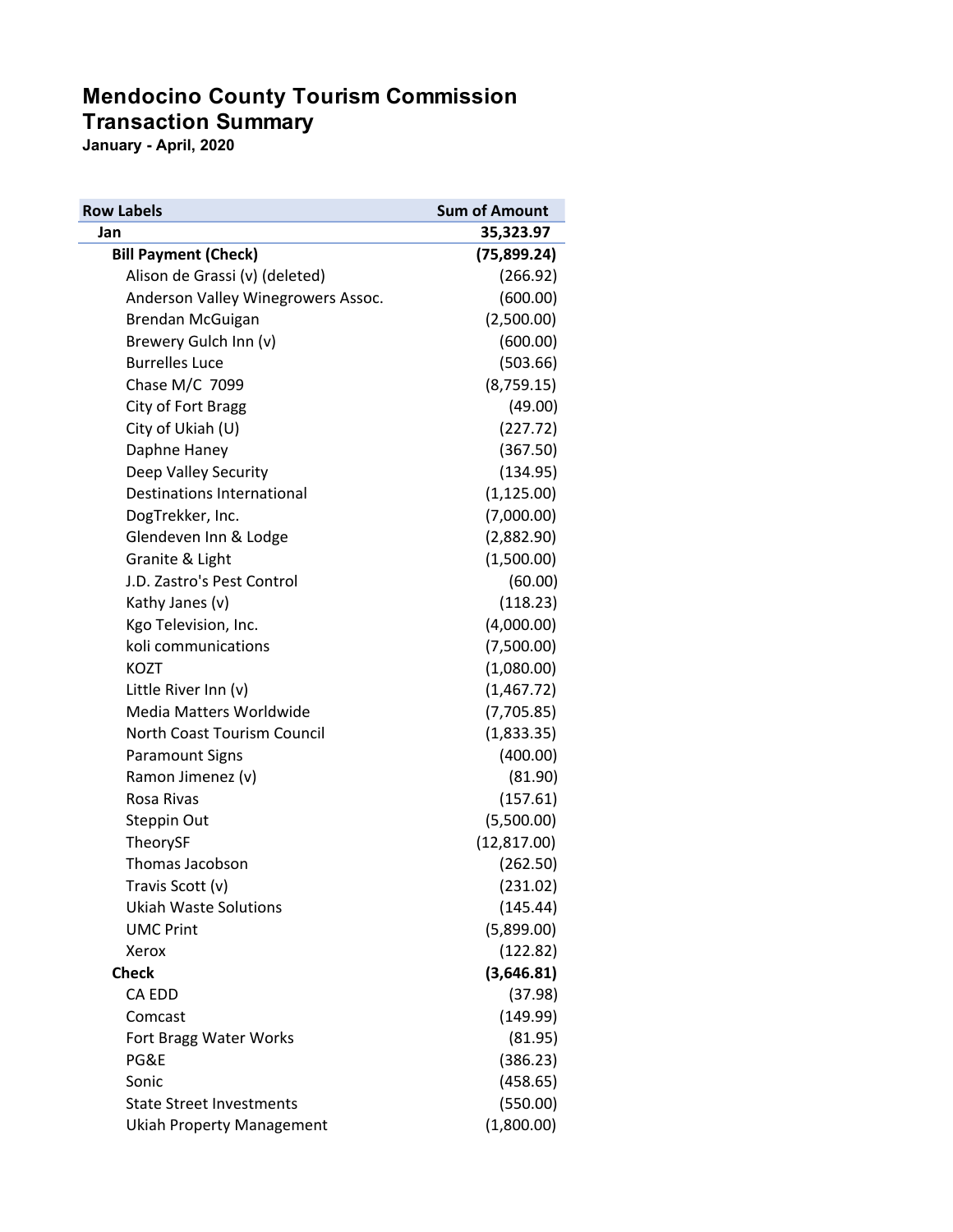| <b>USPS</b>                        | (55.00)      |
|------------------------------------|--------------|
| <b>Waste Management</b>            | (127.01)     |
| (blank)                            |              |
| <b>Deposit</b>                     | 41,117.24    |
| (blank)                            | 41,117.24    |
| Payment                            | 40,630.80    |
| County of Mendocino (c)            | 40,630.80    |
| <b>Payroll Check</b>               | (23,008.80)  |
| *Alison de Grassi                  | (4,597.42)   |
| *Emily A. Saengarun                | (3,940.80)   |
| *Katrina M. Kessen                 | (4,321.50)   |
| Kathleen Janes                     | (928.63)     |
| Ramon Jimenez Gastelum             | (2,795.62)   |
| Travis R. Scott                    | (6,424.83)   |
| <b>Tax Payment</b>                 | (8,869.22)   |
| <b>CA EDD</b>                      | (1,419.30)   |
| <b>IRS</b>                         | (7,449.92)   |
| <b>Transfer</b>                    | 65,000.00    |
| (blank)                            | 65,000.00    |
| Feb                                | 135,758.17   |
| <b>Bill Payment (Check)</b>        | (61, 523.59) |
| Alison de Grassi (v) (deleted)     | (405.35)     |
| Brendan McGuigan                   | (2,500.00)   |
| <b>Burrelles Luce</b>              | (670.06)     |
| Chase M/C 7099                     | (24, 695.50) |
| City of Ukiah (U)                  | (225.28)     |
| Daphne Haney                       | (455.00)     |
| Deep Valley Security               | (34.95)      |
| <b>Elizabeth Andrews</b>           | (460.38)     |
| <b>Emily Saengarun</b>             | (132.51)     |
| Granite & Light                    | (1, 219.78)  |
| J.D. Zastro's Pest Control         | (60.00)      |
| Kathy Janes (v)                    | (40.14)      |
| Katrina Kessen (v)                 | (387.03)     |
| Kgo Television, Inc.               | (5,800.00)   |
| Koleen Hamblin                     | (757.30)     |
| koli communications                | (7,500.00)   |
| <b>KOZT</b>                        | (1,080.00)   |
| Leadership Mendocino               | (500.00)     |
| <b>Mikon Productions</b>           | (1,500.00)   |
| <b>North Coast Tourism Council</b> | (1,833.35)   |
| Ramon Jimenez (v)                  | (177.77)     |
| Sylvia Gonzalez                    | (200.00)     |
| TheorySF                           | (9,917.00)   |
| Travis Scott (v)                   | (506.63)     |
| Trevor Sweaza Photography          | (250.00)     |
| <b>Ukiah Waste Solutions</b>       | (80.17)      |
| Xerox                              | (135.39)     |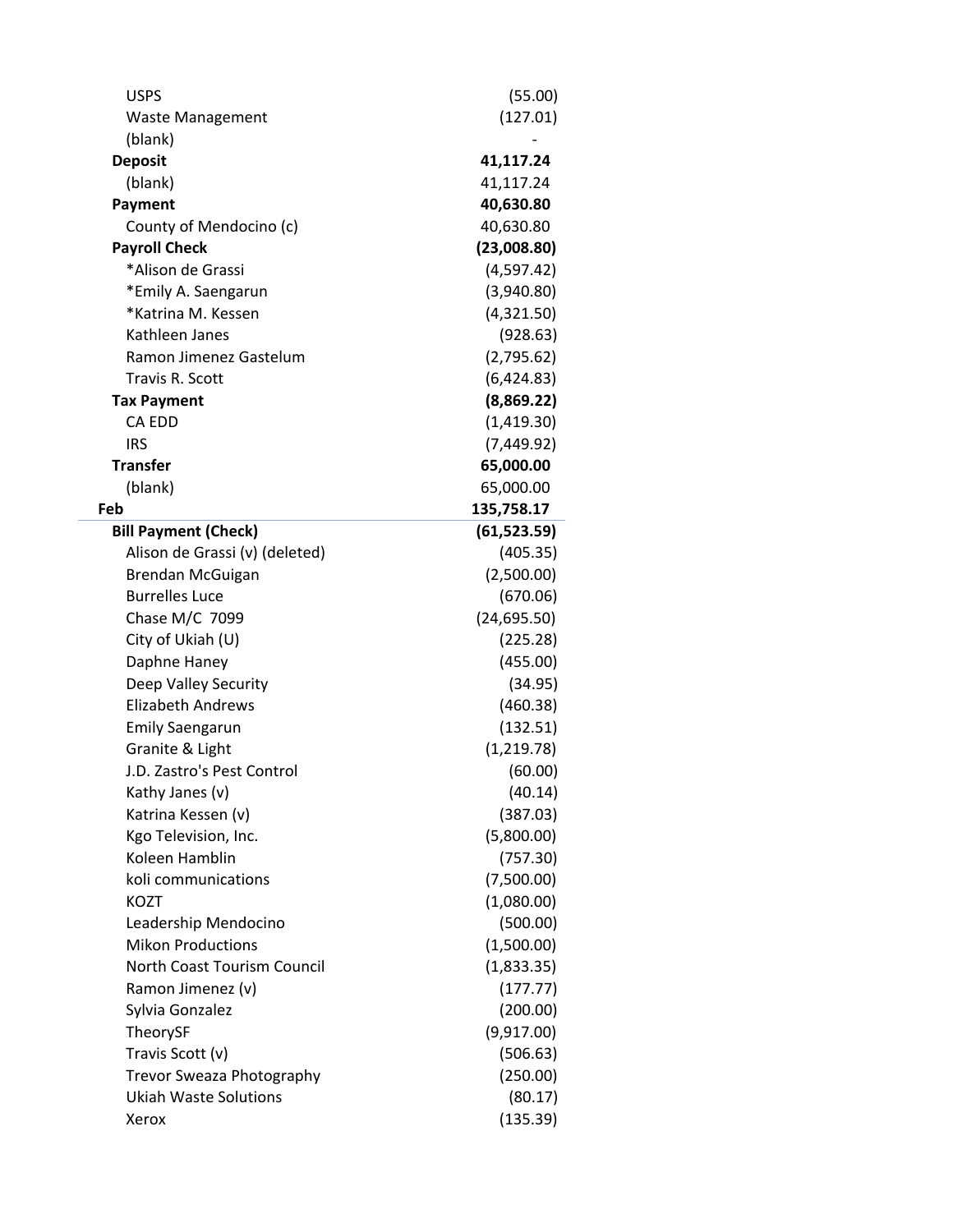| <b>Check</b>                     | (3,543.45)             |
|----------------------------------|------------------------|
| Comcast                          | (149.99)               |
| Fort Bragg Water Works           | (44.94)                |
| PG&E                             | (536.94)               |
| Sonic                            | (461.58)               |
| <b>State Street Investments</b>  | (550.00)               |
| <b>Ukiah Property Management</b> | (1,800.00)             |
| (blank)                          |                        |
| <b>Deposit</b>                   | 71.59                  |
| <b>Waste Management</b>          | 71.59                  |
| <b>Payment</b>                   | 216,687.21             |
| County of Mendocino (c)          | 216,687.21             |
| <b>Payroll Check</b>             | (31, 649.72)           |
| *Alison de Grassi                | (11, 776.17)           |
| *Emily A. Saengarun              | (4,002.52)             |
| *Katrina M. Kessen               | (4,321.50)             |
| Kathleen Janes                   | (729.47)               |
| Ramon Jimenez Gastelum           | (4,395.24)             |
| Travis R. Scott                  | (6,424.82)             |
| <b>Tax Payment</b>               | (14, 283.87)           |
| CA EDD                           | (2,397.74)             |
| <b>IRS</b>                       | (11,886.13)            |
| <b>Transfer</b>                  | 30,000.00              |
| (blank)                          | 30,000.00              |
|                                  |                        |
| Mar                              | (86, 775.18)           |
| <b>Bill Payment (Check)</b>      | (47, 232.87)           |
| Alison deGrassi                  | (350.73)               |
| Brendan McGuigan                 | (2,500.00)             |
| <b>Burrelles Luce</b>            | (572.85)               |
| Chase M/C 7099                   | (11, 797.50)           |
| City of Ukiah (U)                | (224.17)               |
| Daphne Haney                     | (420.00)               |
| Deep Valley Security             | (34.95)                |
| Delphine Davidson                | (245.00)               |
| <b>Emily Saengarun</b>           | (200.00)               |
| Inkfish, Inc                     | (1,837.50)             |
| J.D. Zastro's Pest Control       | (60.00)                |
| JJACPA, Inc.                     | (5,853.66)             |
| Kathy Janes (v)                  | (49.64)                |
| Katrina Kessen (v)               | (140.85)               |
| koli communications              | (7,500.00)             |
| KOZT                             | (1,080.00)             |
| Merrill, Arnone & Jones, LLP     | (1, 110.00)            |
| <b>Paramount Signs</b>           | (200.00)               |
| Passport Creative Inc            | (1,500.00)             |
| Ramon Jimenez (v)                | (358.39)               |
| Sylvia Gonzalez<br>TheorySF      | (200.00)<br>(9,917.00) |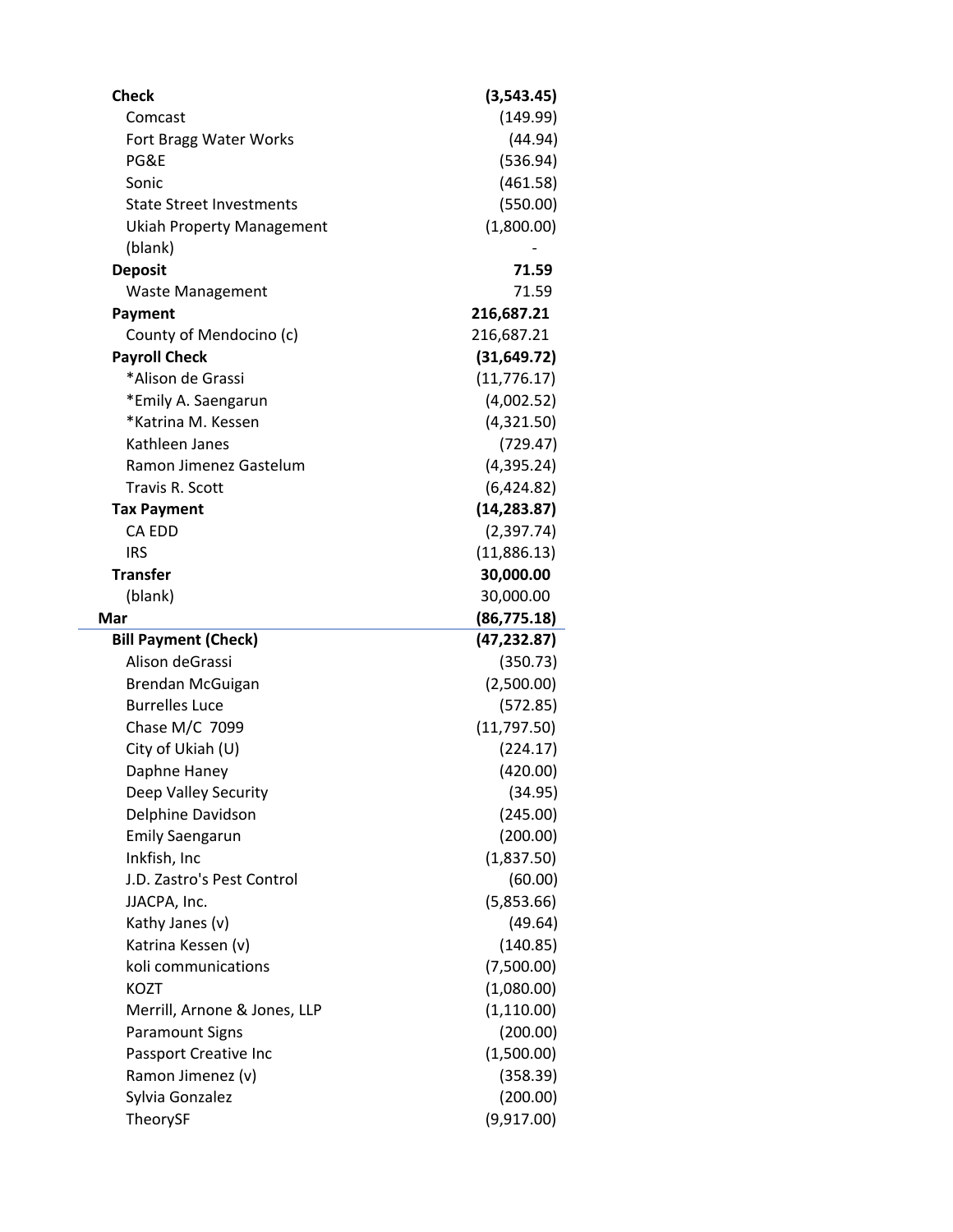| Travis Scott (v)                   | (641.19)     |
|------------------------------------|--------------|
| <b>Ukiah Waste Solutions</b>       | (80.17)      |
| <b>Willits Chamber of Commerce</b> | (168.00)     |
| Xerox                              | (191.27)     |
| <b>Check</b>                       | (3,578.51)   |
| Comcast                            | (149.99)     |
| PG&E                               | (536.94)     |
| Sonic                              | (461.58)     |
| <b>State Street Investments</b>    | (550.00)     |
| <b>Ukiah Property Management</b>   | (1,880.00)   |
| <b>Deposit</b>                     | 247.63       |
| (blank)                            | 247.63       |
| <b>Payroll Check</b>               | (26, 310.83) |
| *Emily A. Saengarun                | (8, 272.99)  |
| *Katrina M. Kessen                 | (7,065.36)   |
| Kathleen Janes                     | (689.58)     |
| Ramon Jimenez Gastelum             | (3,858.07)   |
| Travis R. Scott                    | (6,424.83)   |
| <b>Tax Payment</b>                 | (9,900.60)   |
| CA EDD                             | (1,504.35)   |
| <b>IRS</b>                         | (8,396.25)   |
| Apr                                | (48, 798.31) |
| <b>Bill Payment (Check)</b>        | (39, 178.33) |
| Arts Council of Mendo Co           | (10,800.00)  |
| Brendan McGuigan                   | (2,500.00)   |
| Granite & Light                    | (1,500.00)   |
| Inkfish, Inc                       | (825.00)     |
| koli communications                | (7,500.00)   |
| <b>Mikon Productions</b>           | (2,500.00)   |
| <b>Paramount Signs</b>             | (200.00)     |
| PG&E                               | (116.30)     |
| Ramon Jimenez (v)                  | (123.60)     |
| Sylvia Gonzalez                    | (100.00)     |
|                                    |              |
| TheorySF                           | (9,917.00)   |
| Travis Scott (v)                   | (363.43)     |
| United States Liability Ins. Co.   | (2,733.00)   |
| <b>Check</b>                       | (2,430.00)   |
| <b>State Street Investments</b>    | (550.00)     |
| Ukiah Property Management          | (1,880.00)   |
| <b>Payroll Check</b>               | (5,047.86)   |
| Ramon Jimenez Gastelum             | (1,835.45)   |
| Travis R. Scott                    | (3, 212.41)  |
| <b>Tax Payment</b>                 | (2, 142.12)  |
| CA EDD                             | (390.32)     |
| <b>IRS</b>                         | (1,751.80)   |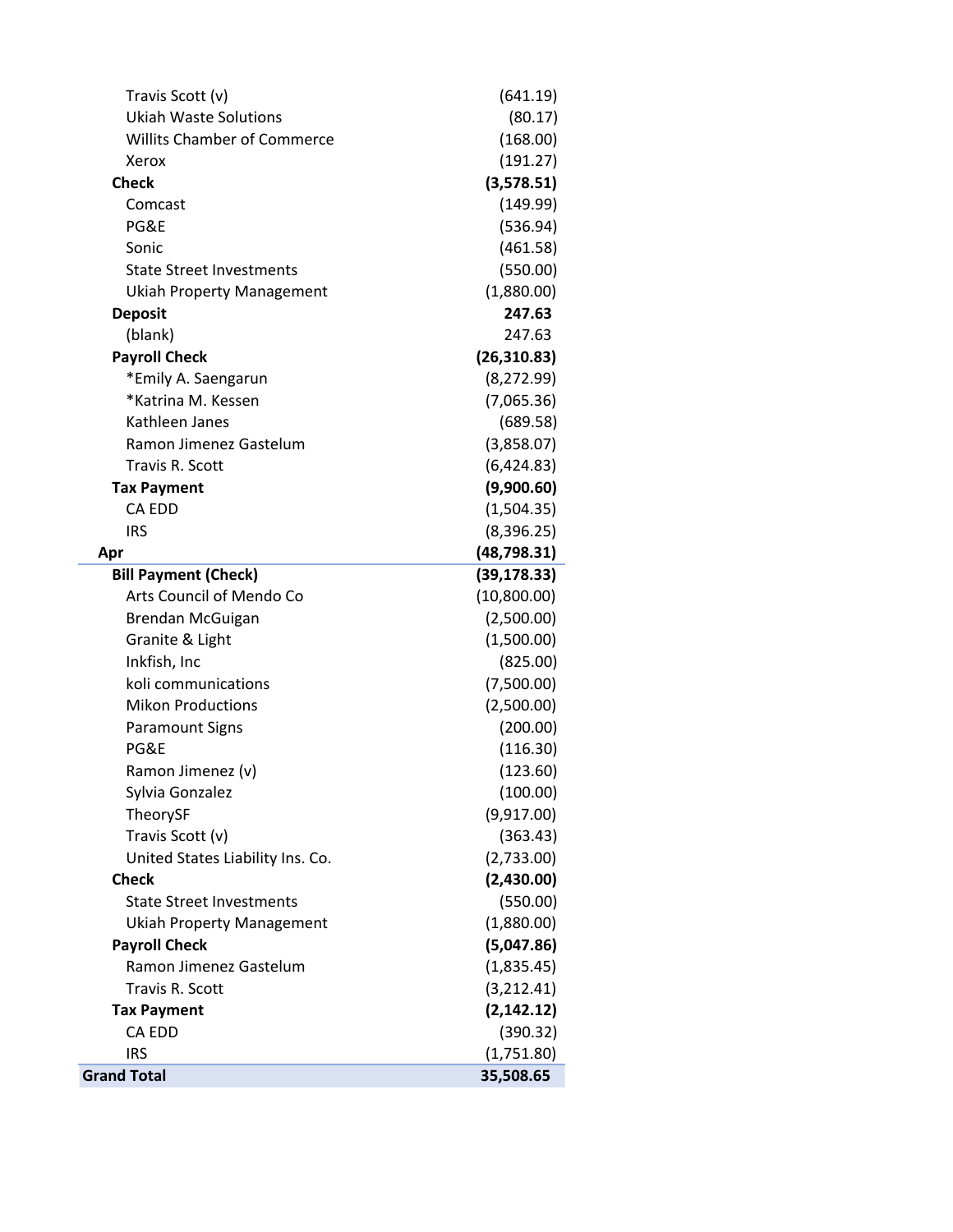| Month | Date       | <b>Transaction Type</b>     | <b>Num</b> |
|-------|------------|-----------------------------|------------|
| Jan   | 01/01/2020 | Check                       | autopay    |
| Jan   | 01/01/2020 | Check                       | autopay    |
| Jan   | 01/01/2020 | Check                       | autopay    |
| Jan   | 01/02/2020 | Check                       | 6565       |
| Jan   | 01/03/2020 | Payroll Check               | DD         |
| Jan   | 01/03/2020 | Payroll Check               | DD         |
| Jan   | 01/03/2020 | Payroll Check               | DD         |
| Jan   | 01/03/2020 | Payroll Check               | DD         |
| Jan   | 01/03/2020 | Payroll Check               | DD         |
| Jan   | 01/03/2020 | Payroll Check               | DD         |
| Jan   | 01/03/2020 | Payroll Check               | DD         |
| Jan   | 01/06/2020 | Bill Payment (Check)        | online     |
| Jan   | 01/07/2020 | <b>Bill Payment (Check)</b> | 6980       |
| Jan   | 01/07/2020 | <b>Bill Payment (Check)</b> | 6987       |
| Jan   | 01/07/2020 | <b>Bill Payment (Check)</b> | 6988       |
| Jan   | 01/07/2020 | <b>Bill Payment (Check)</b> | 6976       |
| Jan   | 01/07/2020 | <b>Bill Payment (Check)</b> | 6989       |
| Jan   | 01/07/2020 | Bill Payment (Check)        | 6986       |
| Jan   | 01/07/2020 | <b>Bill Payment (Check)</b> | 6977       |
| Jan   | 01/07/2020 | Bill Payment (Check)        | 6975       |
| Jan   | 01/07/2020 | <b>Bill Payment (Check)</b> | 6979       |
| Jan   | 01/07/2020 | <b>Bill Payment (Check)</b> | 6992       |
| Jan   | 01/07/2020 | <b>Bill Payment (Check)</b> | 6981       |
| Jan   | 01/07/2020 | Bill Payment (Check)        | 6991       |
| Jan   | 01/07/2020 | <b>Bill Payment (Check)</b> | 6974       |
| Jan   | 01/07/2020 | Bill Payment (Check)        | 6985       |
| Jan   | 01/07/2020 | <b>Bill Payment (Check)</b> | 6990       |
| Jan   | 01/07/2020 | <b>Bill Payment (Check)</b> | 6978       |
| Jan   | 01/07/2020 | <b>Bill Payment (Check)</b> | 6983       |
| Jan   | 01/07/2020 | Bill Payment (Check)        | 6984       |
| Jan   | 01/08/2020 | <b>Tax Payment</b>          |            |
| Jan   | 01/08/2020 | <b>Tax Payment</b>          |            |
| Jan   | 01/10/2020 | Deposit                     |            |
| Jan   | 01/10/2020 | Transfer                    |            |
| Jan   | 01/13/2020 | <b>Bill Payment (Check)</b> | 6993       |
| Jan   | 01/15/2020 | Check                       | 7001       |
| Jan   | 01/15/2020 | <b>Bill Payment (Check)</b> | 7004       |
| Jan   | 01/15/2020 | <b>Bill Payment (Check)</b> | 7002       |
| Jan   | 01/15/2020 | <b>Bill Payment (Check)</b> | 7003       |
| Jan   | 01/15/2020 | <b>Bill Payment (Check)</b> | 7005       |
| Jan   | 01/15/2020 | <b>Bill Payment (Check)</b> | 7000       |
| Jan   | 01/15/2020 | <b>Bill Payment (Check)</b> | 6998       |
| Jan   | 01/15/2020 | <b>Bill Payment (Check)</b> | 7006       |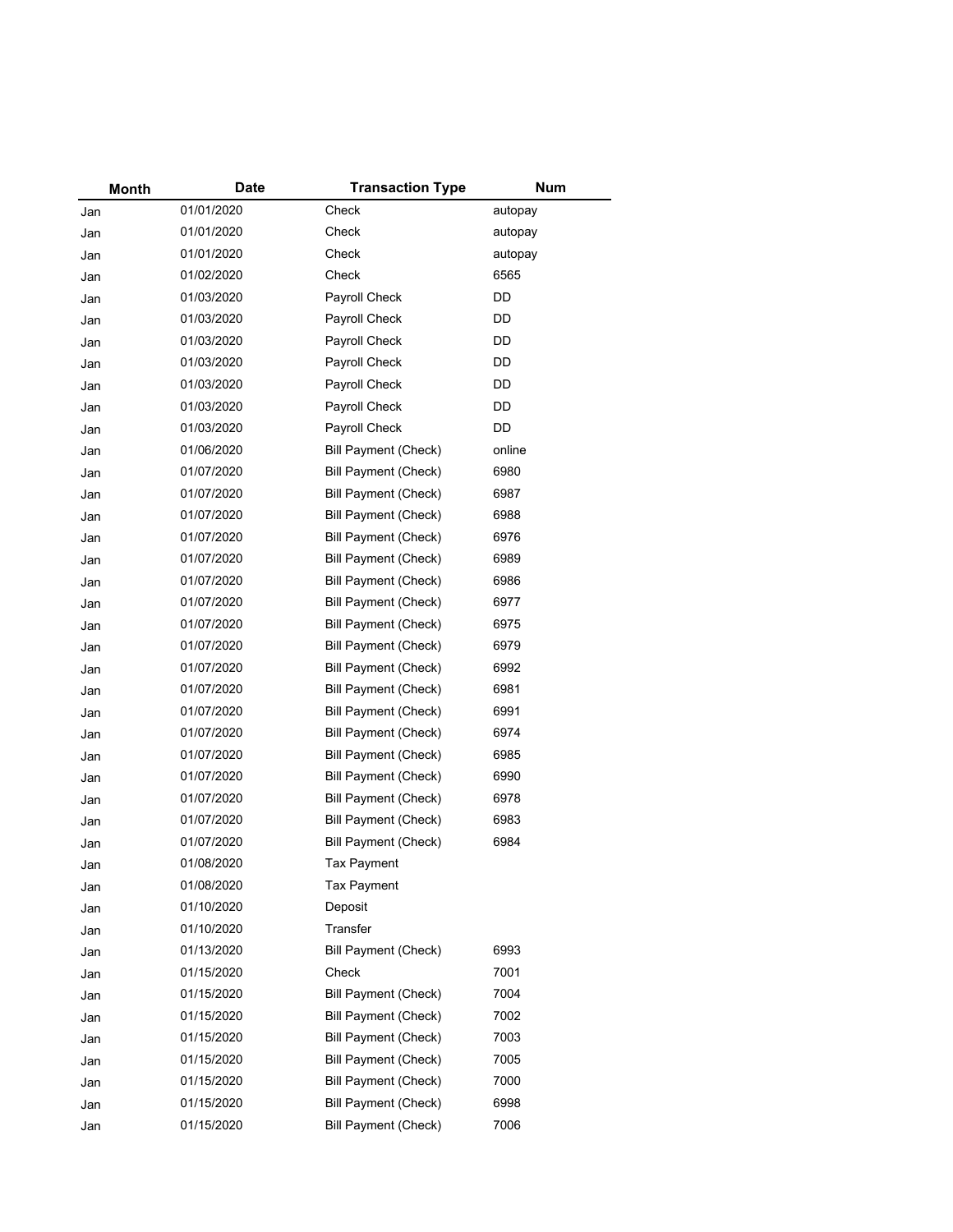| Jan | 01/15/2020 | <b>Bill Payment (Check)</b> | 6999           |
|-----|------------|-----------------------------|----------------|
| Jan | 01/17/2020 | Payroll Check               | DD             |
| Jan | 01/17/2020 | Payroll Check               | DD             |
| Jan | 01/17/2020 | Payroll Check               | DD             |
| Jan | 01/17/2020 | Payroll Check               | DD             |
| Jan | 01/17/2020 | Payroll Check               | DD             |
| Jan | 01/17/2020 | Payroll Check               | DD             |
| Jan | 01/21/2020 | Payroll Check               | DD             |
| Jan | 01/22/2020 | Payment                     | 4318254        |
| Jan | 01/22/2020 | Check                       | <b>EFT</b>     |
| Jan | 01/23/2020 | <b>Tax Payment</b>          |                |
| Jan | 01/23/2020 | <b>Tax Payment</b>          |                |
| Jan | 01/23/2020 | Check                       | 7010           |
| Jan | 01/23/2020 | Check                       | 7009           |
| Jan | 01/23/2020 | Check                       | 7008           |
| Jan | 01/23/2020 | Check                       | 7007           |
| Jan | 01/23/2020 | <b>Bill Payment (Check)</b> | 7019           |
| Jan | 01/23/2020 | <b>Bill Payment (Check)</b> | 7013           |
| Jan | 01/23/2020 | <b>Bill Payment (Check)</b> | 7011           |
| Jan | 01/23/2020 | <b>Bill Payment (Check)</b> | 7015           |
| Jan | 01/23/2020 | <b>Bill Payment (Check)</b> | 7018           |
| Jan | 01/23/2020 | <b>Bill Payment (Check)</b> | 7017           |
| Jan | 01/23/2020 | <b>Bill Payment (Check)</b> | 7016           |
| Jan | 01/23/2020 | <b>Bill Payment (Check)</b> | 7012           |
| Jan | 01/24/2020 | Tax Payment                 |                |
| Jan | 01/24/2020 | <b>Tax Payment</b>          |                |
| Jan | 01/26/2020 | Check                       | auto withdrawl |
| Jan | 01/28/2020 | Check                       | autopay        |
| Jan | 01/28/2020 | Check                       | auto pay       |
|     | 01/28/2020 | Check                       | autopay        |
| Jan | 01/30/2020 | <b>Bill Payment (Check)</b> | 7020           |
| Jan | 01/31/2020 | Tax Payment                 |                |
| Jan | 01/31/2020 | Check                       |                |
| Jan | 01/31/2020 | <b>Tax Payment</b>          | autopay        |
| Jan | 02/01/2020 | Check                       |                |
| Feb | 02/01/2020 | Check                       | autopay        |
| Feb | 02/01/2020 | Check                       | autopay        |
| Feb | 02/05/2020 |                             | autopay<br>DD  |
| Feb |            | Payroll Check               |                |
| Feb | 02/05/2020 | Payroll Check               | DD             |
| Feb | 02/05/2020 | Payroll Check               | DD             |
| Feb | 02/05/2020 | Payroll Check               | DD             |
| Feb | 02/05/2020 | Payroll Check               | DD             |
| Feb | 02/05/2020 | Payroll Check               | DD             |
| Feb | 02/05/2020 | <b>Bill Payment (Check)</b> | online         |
| Feb | 02/06/2020 | <b>Bill Payment (Check)</b> | 7021           |
| Feb | 02/07/2020 | Payroll Check               | DD             |
| Feb | 02/07/2020 | <b>Bill Payment (Check)</b> | 7028           |
| Feb | 02/07/2020 | <b>Bill Payment (Check)</b> | 7033           |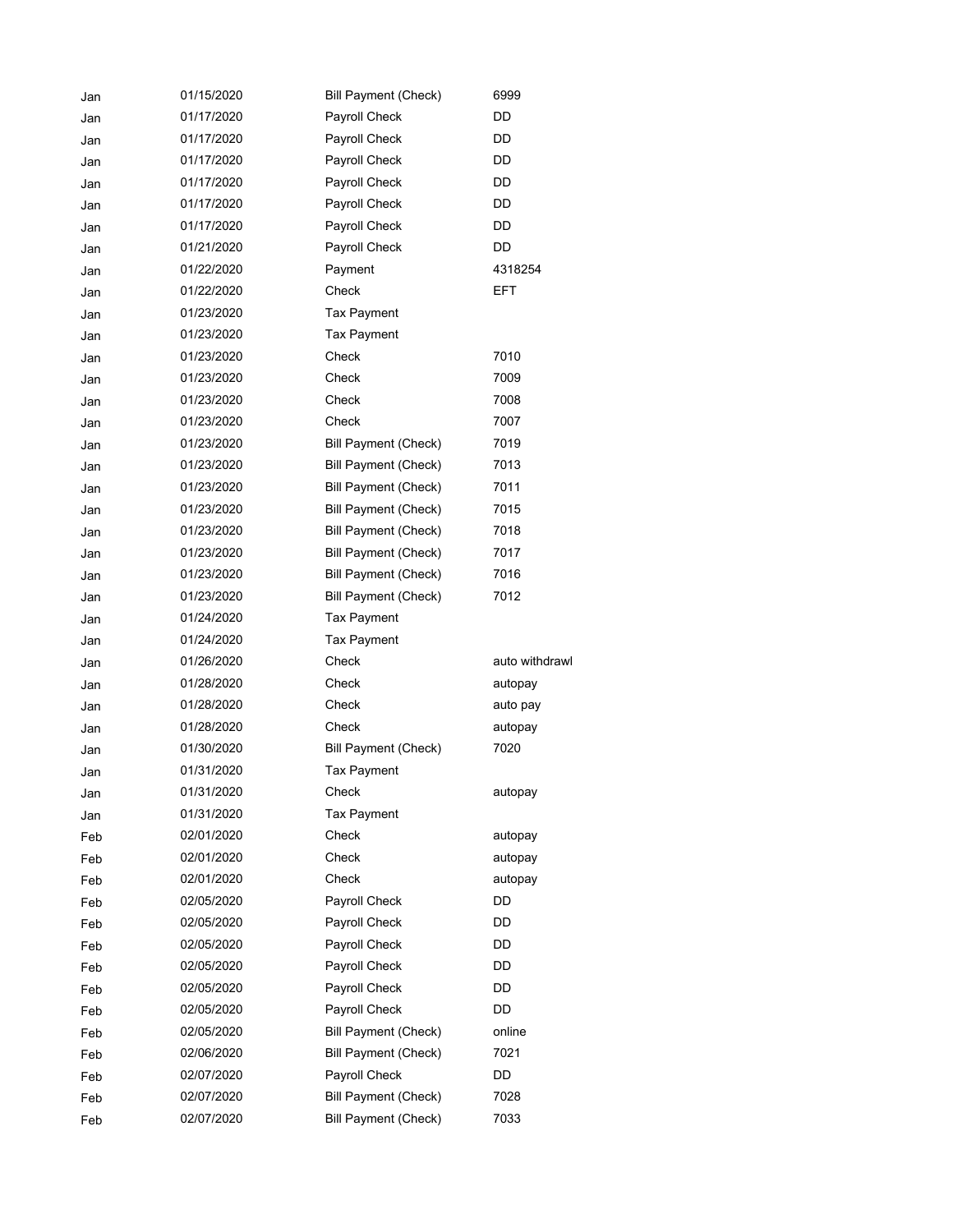| Feb | 02/07/2020 | <b>Bill Payment (Check)</b> | 7037           |
|-----|------------|-----------------------------|----------------|
| Feb | 02/07/2020 | <b>Bill Payment (Check)</b> | 7031           |
| Feb | 02/07/2020 | <b>Bill Payment (Check)</b> | 7036           |
| Feb | 02/07/2020 | Bill Payment (Check)        | 7035           |
| Feb | 02/07/2020 | <b>Bill Payment (Check)</b> | 7027           |
| Feb | 02/07/2020 | <b>Bill Payment (Check)</b> | 7024           |
| Feb | 02/07/2020 | Bill Payment (Check)        | 7034           |
| Feb | 02/07/2020 | <b>Bill Payment (Check)</b> | 7026           |
| Feb | 02/07/2020 | <b>Bill Payment (Check)</b> | 7029           |
| Feb | 02/07/2020 | Bill Payment (Check)        | 7023           |
| Feb | 02/07/2020 | <b>Bill Payment (Check)</b> | 7038           |
| Feb | 02/07/2020 | <b>Bill Payment (Check)</b> | 7022           |
| Feb | 02/07/2020 | Bill Payment (Check)        | 7025           |
| Feb | 02/07/2020 | <b>Bill Payment (Check)</b> | 7030           |
| Feb | 02/07/2020 | <b>Bill Payment (Check)</b> | 7032           |
| Feb | 02/11/2020 | Bill Payment (Check)        | 7039           |
| Feb | 02/11/2020 | Transfer                    |                |
| Feb | 02/12/2020 | <b>Tax Payment</b>          |                |
| Feb | 02/12/2020 | <b>Tax Payment</b>          |                |
| Feb | 02/12/2020 | <b>Tax Payment</b>          |                |
| Feb | 02/12/2020 | <b>Tax Payment</b>          |                |
| Feb | 02/18/2020 | <b>Bill Payment (Check)</b> | 7042           |
| Feb | 02/18/2020 | <b>Bill Payment (Check)</b> | 7040           |
| Feb | 02/18/2020 | <b>Bill Payment (Check)</b> | 7047           |
| Feb | 02/18/2020 | Bill Payment (Check)        | 7046           |
| Feb | 02/18/2020 | <b>Bill Payment (Check)</b> | 7043           |
| Feb | 02/18/2020 | <b>Bill Payment (Check)</b> | 7041           |
| Feb | 02/18/2020 | <b>Bill Payment (Check)</b> | 7045           |
| Feb | 02/18/2020 | <b>Bill Payment (Check)</b> | 7044           |
| Feb | 02/20/2020 | Payroll Check               | DD             |
| Feb | 02/20/2020 | Payroll Check               | DD             |
| Feb | 02/20/2020 | Payroll Check               | DD             |
| Feb | 02/20/2020 | Payroll Check               | DD             |
| Feb | 02/20/2020 | Payroll Check               | DD             |
| Feb | 02/20/2020 | Payroll Check               | DD             |
| Feb | 02/20/2020 | Payroll Check               | DD             |
| Feb | 02/21/2020 | Check                       | 7048           |
| Feb | 02/21/2020 | Payroll Check               | 7049           |
| Feb | 02/21/2020 | Deposit                     |                |
| Feb | 02/21/2020 | Payroll Check               | 7050           |
| Feb | 02/25/2020 | Payment                     | 4320172        |
| Feb | 02/26/2020 | <b>Tax Payment</b>          |                |
| Feb | 02/26/2020 | Tax Payment                 |                |
| Feb | 02/26/2020 | <b>Tax Payment</b>          |                |
| Feb | 02/26/2020 | Check                       | auto withdrawl |
| Feb | 02/26/2020 | <b>Tax Payment</b>          |                |
| Feb | 02/28/2020 | Check                       | autopay        |
| Feb | 02/28/2020 | Check                       | auto pay       |
|     |            |                             |                |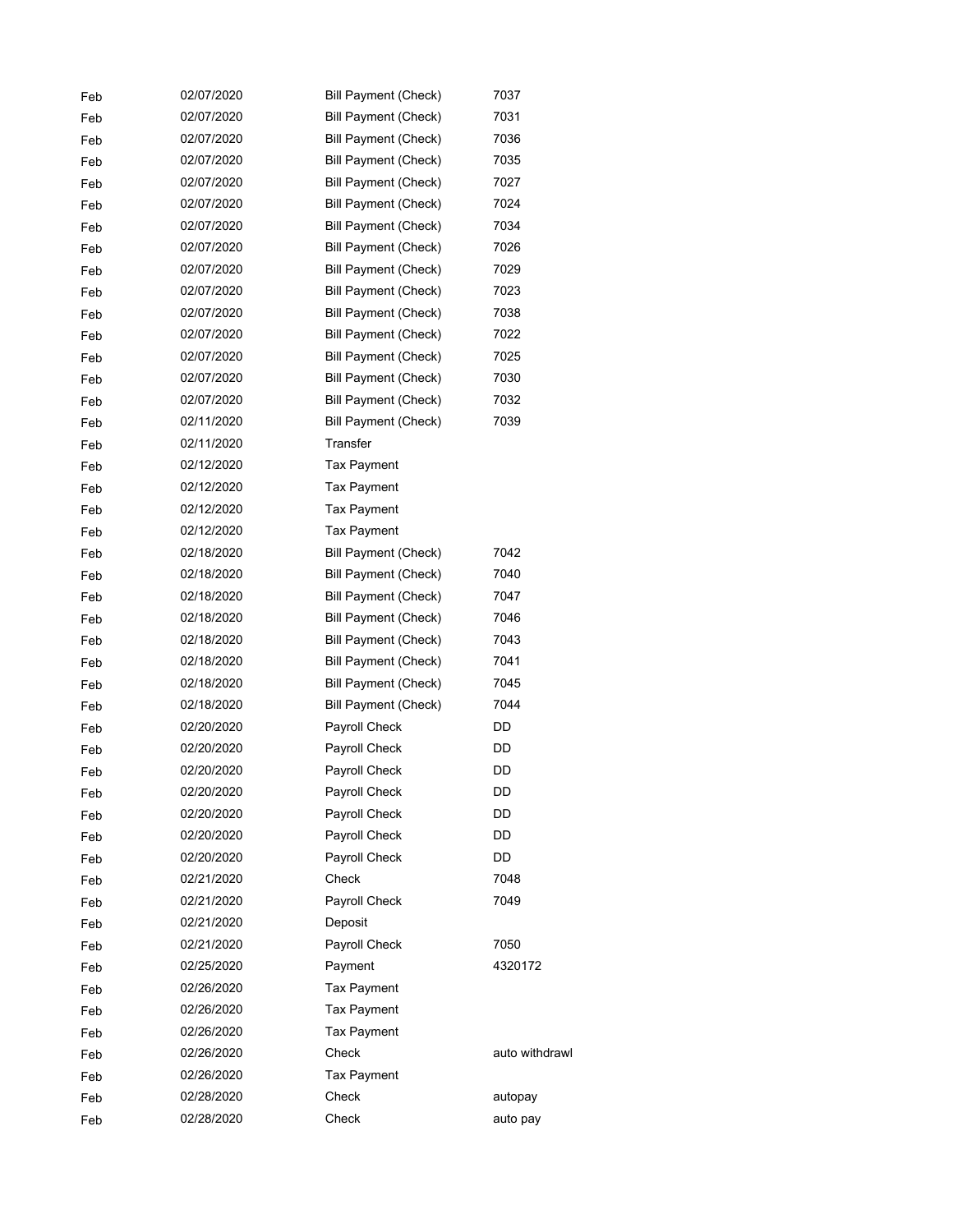| Feb | 02/28/2020 | Check                       | auto pay |
|-----|------------|-----------------------------|----------|
| Mar | 03/01/2020 | Check                       | autopay  |
| Mar | 03/01/2020 | Check                       | autopay  |
| Mar | 03/04/2020 | <b>Bill Payment (Check)</b> | 7053     |
| Mar | 03/04/2020 | <b>Bill Payment (Check)</b> | 7060     |
| Mar | 03/04/2020 | <b>Bill Payment (Check)</b> | 7056     |
| Mar | 03/04/2020 | <b>Bill Payment (Check)</b> | 7057     |
| Mar | 03/04/2020 | <b>Bill Payment (Check)</b> | 7061     |
| Mar | 03/04/2020 | <b>Bill Payment (Check)</b> | 7051     |
| Mar | 03/04/2020 | <b>Bill Payment (Check)</b> | 7052     |
| Mar | 03/04/2020 | <b>Bill Payment (Check)</b> | 7054     |
| Mar | 03/04/2020 | <b>Bill Payment (Check)</b> | online   |
| Mar | 03/04/2020 | <b>Bill Payment (Check)</b> | 7058     |
| Mar | 03/04/2020 | <b>Bill Payment (Check)</b> | 7055     |
| Mar | 03/04/2020 | <b>Bill Payment (Check)</b> | 7059     |
| Mar | 03/04/2020 | Payroll Check               | DD       |
| Mar | 03/04/2020 | Payroll Check               | DD       |
| Mar | 03/04/2020 | Payroll Check               | DD       |
| Mar | 03/04/2020 | Payroll Check               | DD       |
| Mar | 03/04/2020 | Payroll Check               | DD       |
| Mar | 03/04/2020 | Payroll Check               | DD       |
| Mar | 03/05/2020 | <b>Bill Payment (Check)</b> | 7066     |
| Mar | 03/05/2020 | <b>Bill Payment (Check)</b> | 7063     |
| Mar | 03/05/2020 | <b>Bill Payment (Check)</b> | 7065     |
| Mar | 03/05/2020 | <b>Bill Payment (Check)</b> | 7062     |
| Mar | 03/05/2020 | <b>Bill Payment (Check)</b> | 7064     |
| Mar | 03/11/2020 | Tax Payment                 |          |
| Mar | 03/11/2020 | <b>Tax Payment</b>          |          |
| Mar | 03/18/2020 | <b>Bill Payment (Check)</b> | 7081     |
| Mar | 03/18/2020 | Deposit                     |          |
| Mar | 03/18/2020 | <b>Bill Payment (Check)</b> | 7083     |
| Mar | 03/18/2020 | Bill Payment (Check)        | 7078     |
| Mar | 03/18/2020 | <b>Bill Payment (Check)</b> | 7077     |
| Mar | 03/18/2020 | <b>Bill Payment (Check)</b> | 7086     |
| Mar | 03/18/2020 | <b>Bill Payment (Check)</b> | 7079     |
| Mar | 03/18/2020 | <b>Bill Payment (Check)</b> | 7080     |
| Mar | 03/18/2020 | <b>Bill Payment (Check)</b> | 7082     |
| Mar | 03/18/2020 | <b>Bill Payment (Check)</b> | 7085     |
| Mar | 03/18/2020 | <b>Bill Payment (Check)</b> | 7084     |
| Mar | 03/20/2020 | Payroll Check               | DD       |
| Mar | 03/20/2020 | Payroll Check               | DD       |
| Mar | 03/20/2020 | Payroll Check               | DD       |
| Mar | 03/20/2020 | <b>Tax Payment</b>          |          |
| Mar | 03/20/2020 | Payroll Check               | DD       |
| Mar | 03/20/2020 | Payroll Check               | DD       |
| Mar | 03/20/2020 | Payroll Check               | DD       |
| Mar | 03/20/2020 | Payroll Check               | DD       |
| Mar | 03/24/2020 | Payroll Check               | 7087     |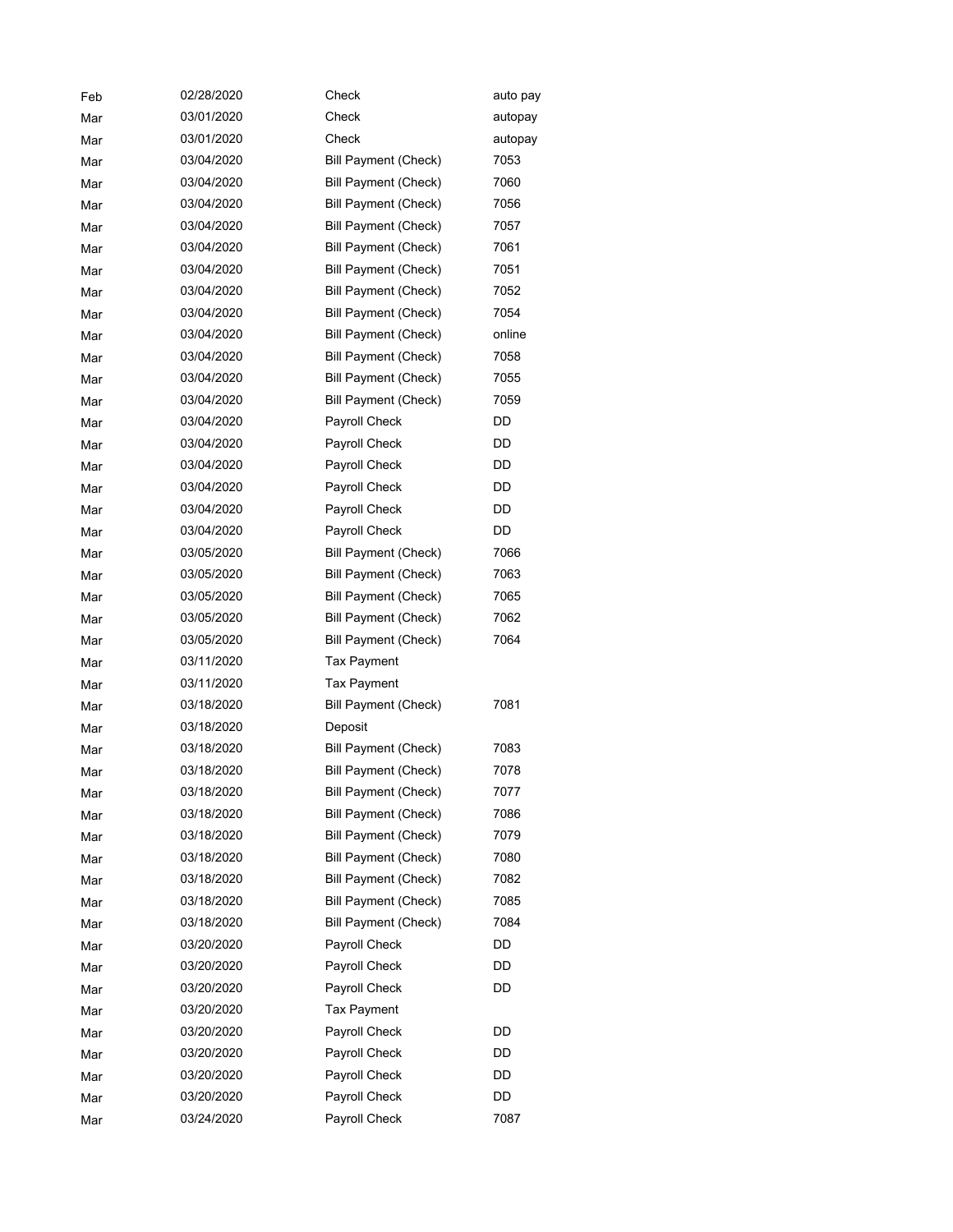| Mar | 03/24/2020 | Payroll Check               | 7088           |
|-----|------------|-----------------------------|----------------|
| Mar | 03/25/2020 | <b>Tax Payment</b>          |                |
| Mar | 03/26/2020 | Check                       | auto withdrawl |
| Mar | 03/28/2020 | Check                       | autopay        |
| Mar | 03/28/2020 | Check                       | auto pay       |
| Mar | 03/30/2020 | <b>Tax Payment</b>          |                |
| Mar | 03/30/2020 | <b>Tax Payment</b>          |                |
| Apr | 04/01/2020 | Check                       | autopay        |
| Apr | 04/01/2020 | Check                       | autopay        |
| Apr | 04/03/2020 | Payroll Check               | DD             |
| Apr | 04/03/2020 | Payroll Check               | DD             |
| Apr | 04/03/2020 | Payroll Check               | DD             |
| Apr | 04/08/2020 | <b>Bill Payment (Check)</b> | 7089           |
| Apr | 04/08/2020 | <b>Tax Payment</b>          |                |
| Apr | 04/08/2020 | <b>Tax Payment</b>          |                |
| Apr | 04/09/2020 | Bill Payment (Check)        | 7092           |
| Apr | 04/09/2020 | <b>Bill Payment (Check)</b> | 7093           |
| Apr | 04/09/2020 | <b>Bill Payment (Check)</b> | 7095           |
| Apr | 04/09/2020 | <b>Bill Payment (Check)</b> | 7096           |
| Apr | 04/09/2020 | <b>Bill Payment (Check)</b> | 7091           |
| Apr | 04/09/2020 | Bill Payment (Check)        | 7100           |
| Apr | 04/09/2020 | <b>Bill Payment (Check)</b> | 7101           |
| Apr | 04/09/2020 | <b>Bill Payment (Check)</b> | 7099           |
| Apr | 04/09/2020 | Bill Payment (Check)        | 7097           |
| Apr | 04/09/2020 | <b>Bill Payment (Check)</b> | 7102           |
| Apr | 04/09/2020 | <b>Bill Payment (Check)</b> | 7098           |
| Apr | 04/09/2020 | <b>Bill Payment (Check)</b> | 7090           |

**Checking**

**TOTAL**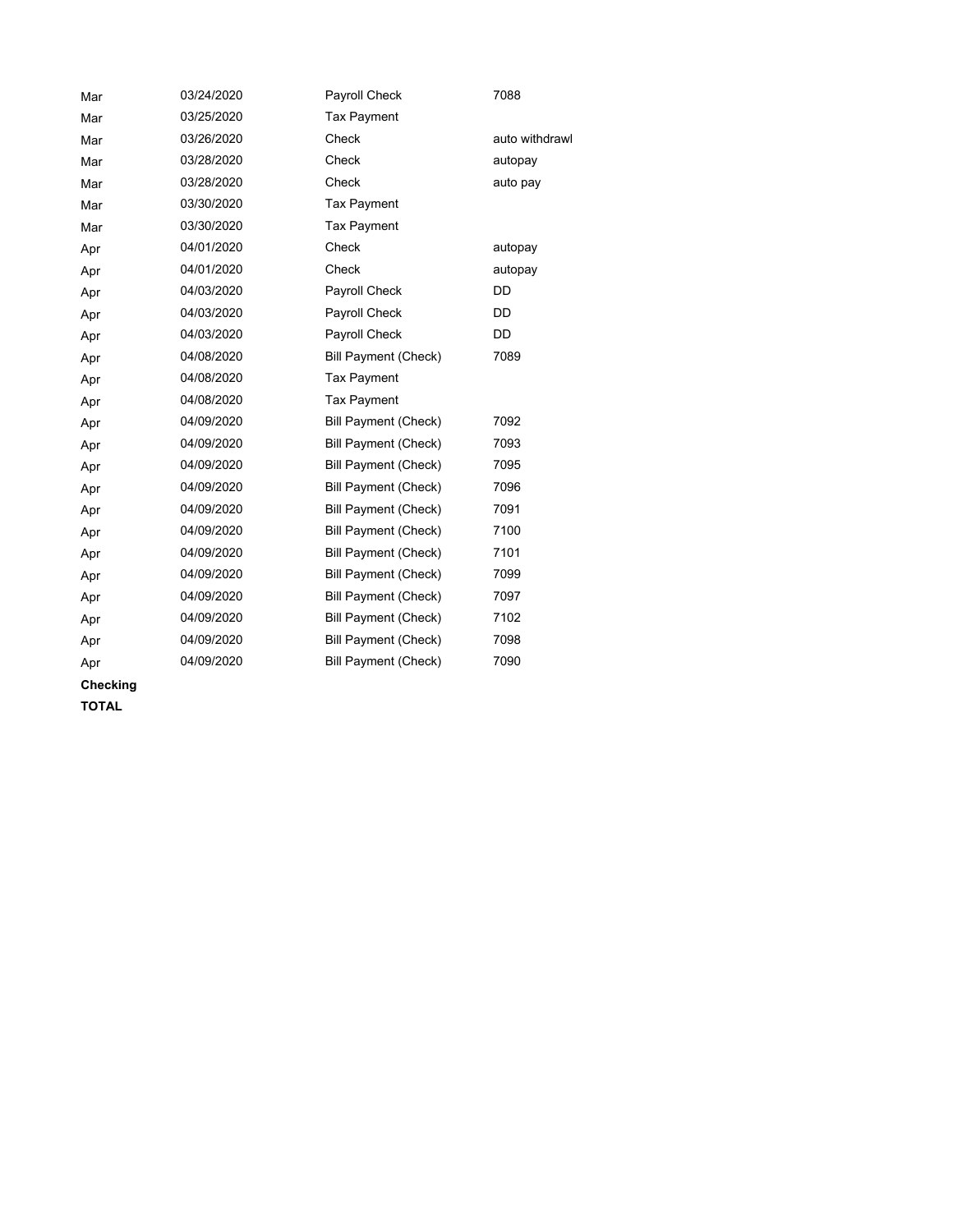## **Mendocino County Touris Transaction Re**

January - April, 20

**Name**

State Street Investments Ukiah Property Management Waste Management USPS Travis R. Scott \*Emily A. Saengarun \*Katrina M. Kessen Travis R. Scott \*Alison de Grassi Kathleen Janes Ramon Jimenez Gastelum Brendan McGuigan Deep Valley Security TheorySF Kathy Janes (v) Rosa Rivas Paramount Signs City of Ukiah (U) Thomas Jacobson Daphne Haney Anderson Valley Winegrowers Assoc. KOZT Destinations International North Coast Tourism Council Kgo Television, Inc. Steppin Out UMC Print DogTrekker, Inc. koli communications Ramon Jimenez (v) IRS CA EDD

Glendeven Inn & Lodge Waste Management City of Fort Bragg J.D. Zastro's Pest Control Ukiah Waste Solutions Media Matters Worldwide Alison de Grassi (v) (deleted) Granite & Light TheorySF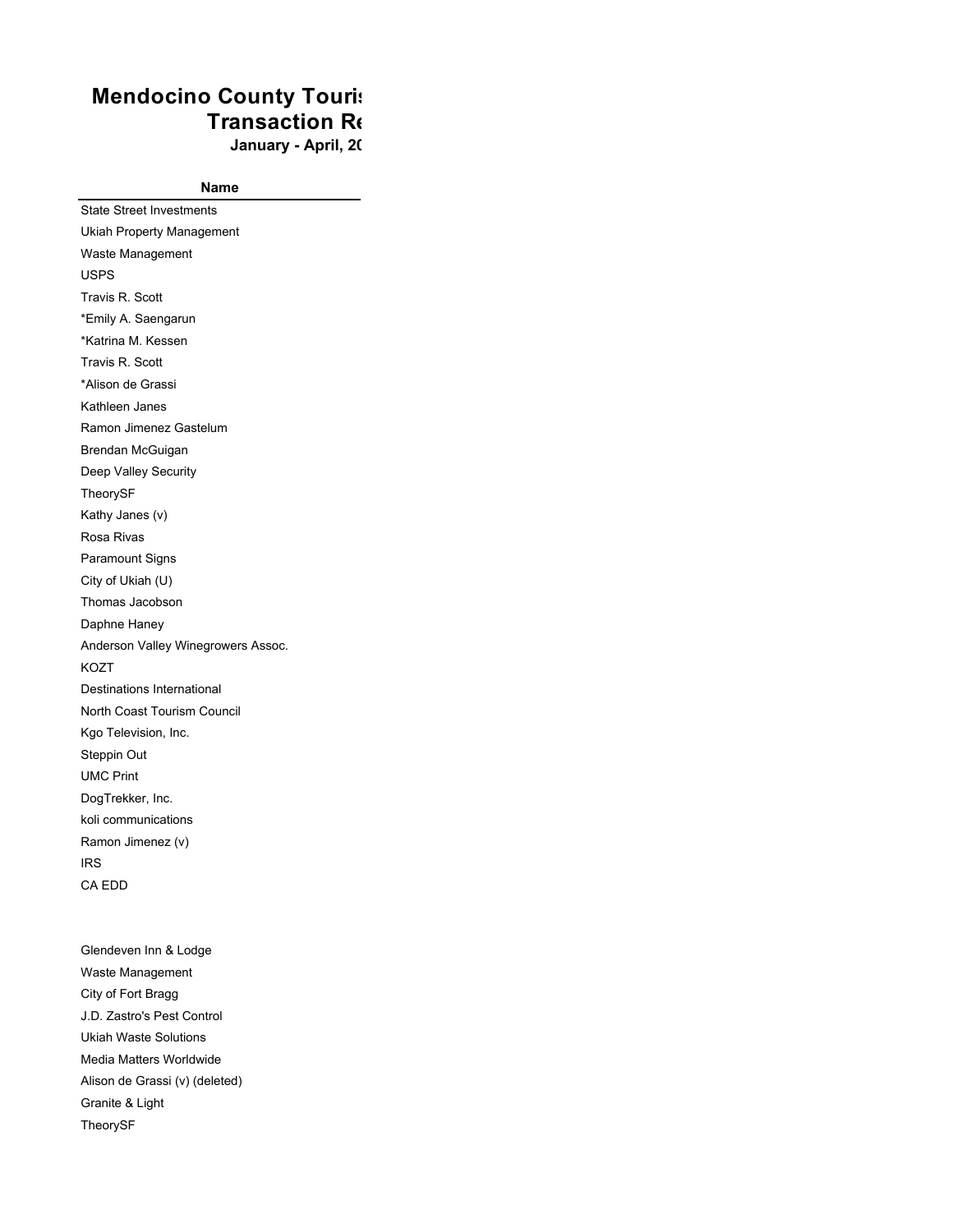Travis Scott (v) Travis R. Scott \*Emily A. Saengarun \*Alison de Grassi \*Katrina M. Kessen Travis R. Scott Ramon Jimenez Gastelum Kathleen Janes County of Mendocino (c) CA EDD CA EDD IRS

Chase M/C 7099 Ukiah Waste Solutions Deep Valley Security Xerox Paramount Signs Burrelles Luce Little River Inn (v) Kathy Janes (v) IRS CA EDD Sonic Fort Bragg Water Works PG&E Comcast Brewery Gulch Inn (v) IRS State Street Investments CA EDD State Street Investments Ukiah Property Management State Street Investments \*Katrina M. Kessen \*Emily A. Saengarun Travis R. Scott Ramon Jimenez Gastelum Travis R. Scott \*Alison de Grassi Brendan McGuigan Sylvia Gonzalez Kathleen Janes koli communications KOZT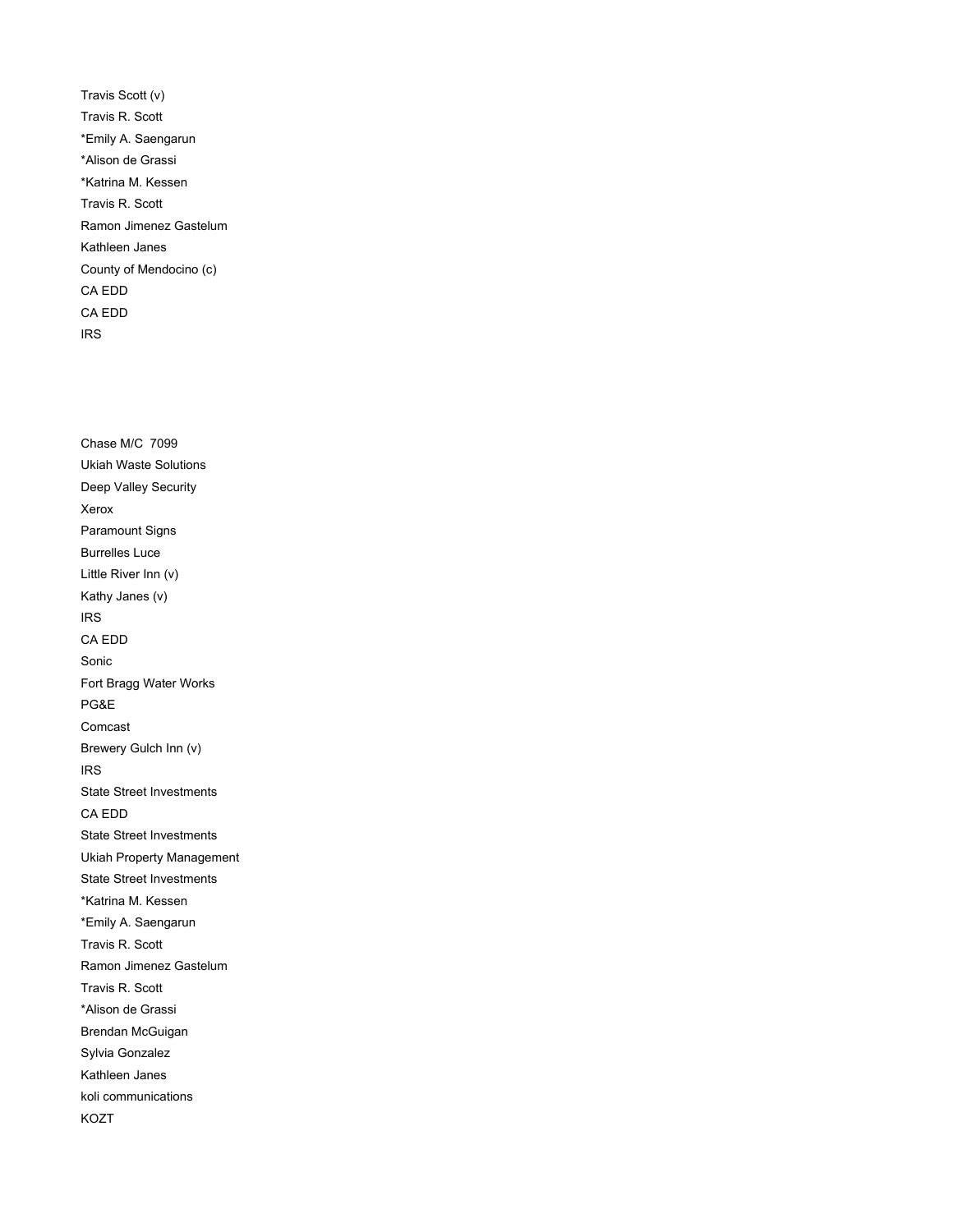Chase M/C 7099 TheorySF Mikon Productions North Coast Tourism Council Koleen Hamblin Deep Valley Security Kathy Janes (v) Emily Saengarun Ramon Jimenez (v) Katrina Kessen (v) Alison de Grassi (v) (deleted) Daphne Haney Elizabeth Andrews Travis Scott (v) Burrelles Luce Trevor Sweaza Photography

CA EDD IRS IRS CA EDD City of Ukiah (U) Kgo Television, Inc. Ukiah Waste Solutions Xerox Granite & Light Koleen Hamblin Leadership Mendocino J.D. Zastro's Pest Control Ramon Jimenez Gastelum \*Emily A. Saengarun \*Katrina M. Kessen Travis R. Scott \*Alison de Grassi Kathleen Janes Travis R. Scott

\*Alison de Grassi Waste Management \*Alison de Grassi County of Mendocino (c) CA EDD CA EDD IRS Sonic IRS Comcast PG&E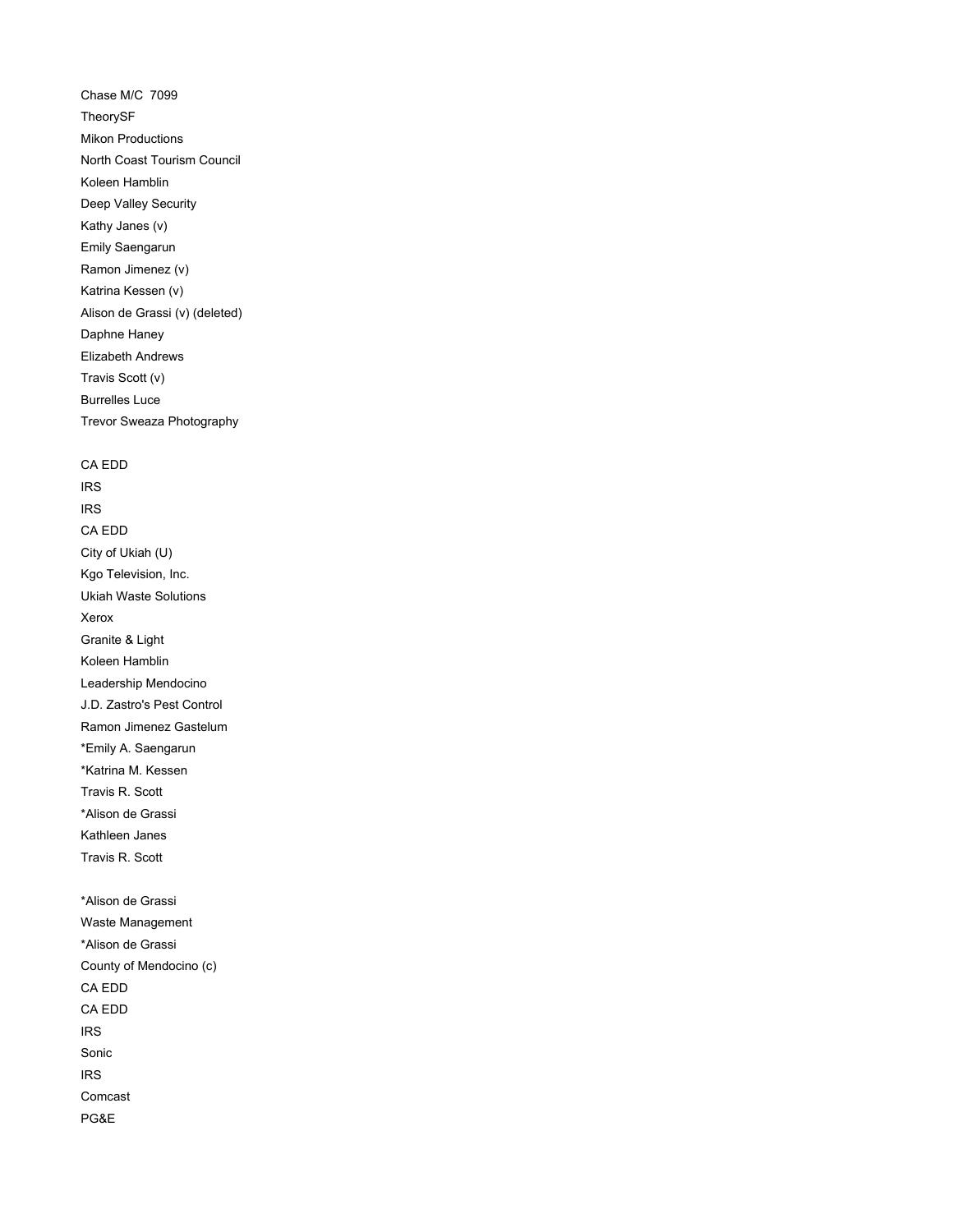Fort Bragg Water Works Ukiah Property Management State Street Investments Deep Valley Security Kathy Janes (v) Sylvia Gonzalez Willits Chamber of Commerce Paramount Signs Delphine Davidson Burrelles Luce Inkfish, Inc Brendan McGuigan JJACPA, Inc. koli communications TheorySF Kathleen Janes Travis R. Scott \*Emily A. Saengarun Ramon Jimenez Gastelum \*Katrina M. Kessen Travis R. Scott KOZT Travis Scott (v) Daphne Haney Ramon Jimenez (v) City of Ukiah (U) CA EDD IRS Passport Creative Inc Chase M/C 7099 Merrill, Arnone & Jones, LLP Alison deGrassi Emily Saengarun Xerox Katrina Kessen (v) Sylvia Gonzalez Ukiah Waste Solutions J.D. Zastro's Pest Control \*Katrina M. Kessen \*Emily A. Saengarun Kathleen Janes CA EDD Travis R. Scott Ramon Jimenez Gastelum \*Emily A. Saengarun Travis R. Scott \*Katrina M. Kessen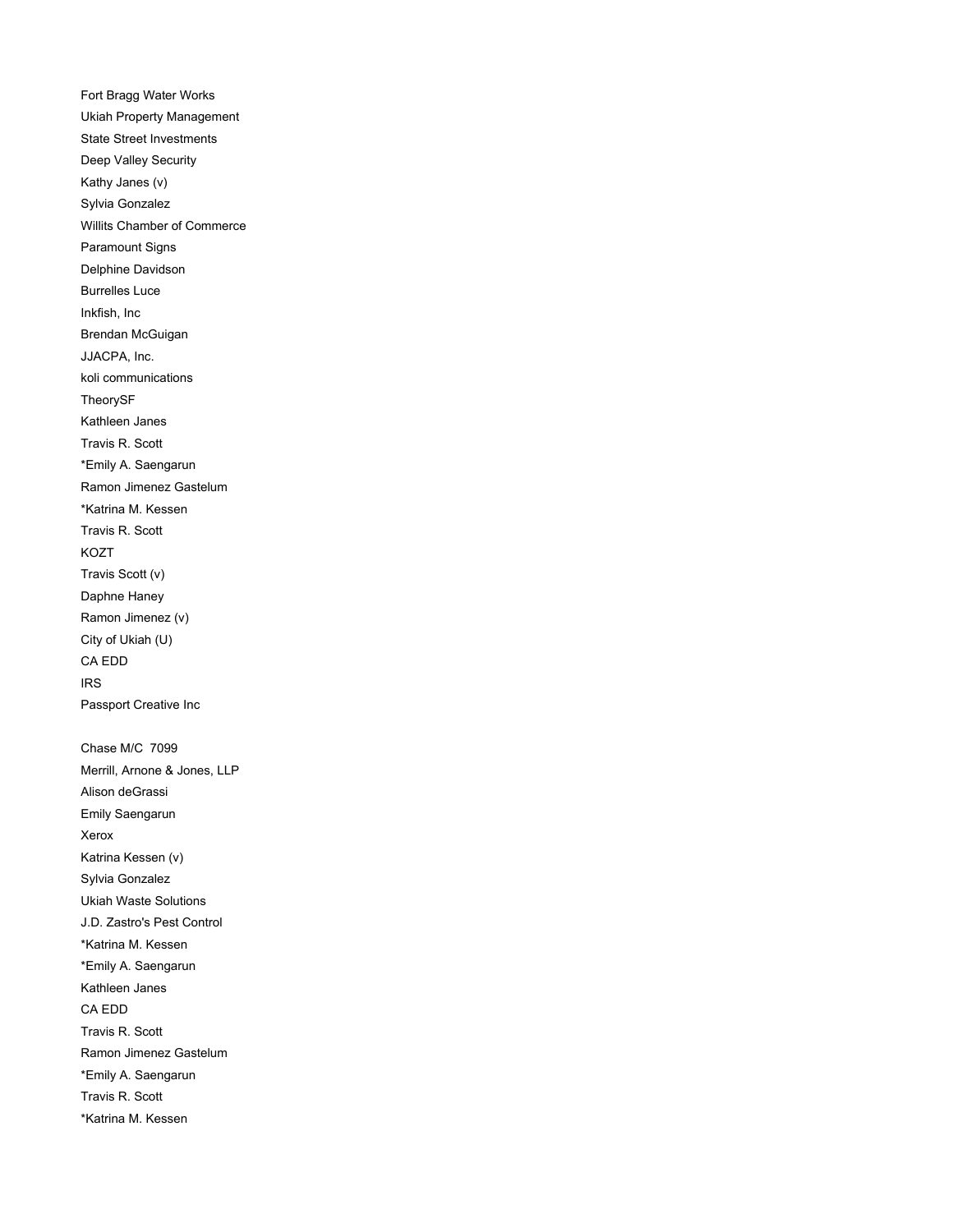\*Emily A. Saengarun IRS Sonic Comcast PG&E IRS CA EDD Ukiah Property Management State Street Investments Travis R. Scott Travis R. Scott Ramon Jimenez Gastelum Mikon Productions CA EDD IRS TheorySF koli communications United States Liability Ins. Co. Brendan McGuigan Granite & Light Inkfish, Inc Travis Scott (v) Paramount Signs Arts Council of Mendo Co Ramon Jimenez (v) Sylvia Gonzalez PG&E

Thursday, Apr 09, 2020 01:32:49 PM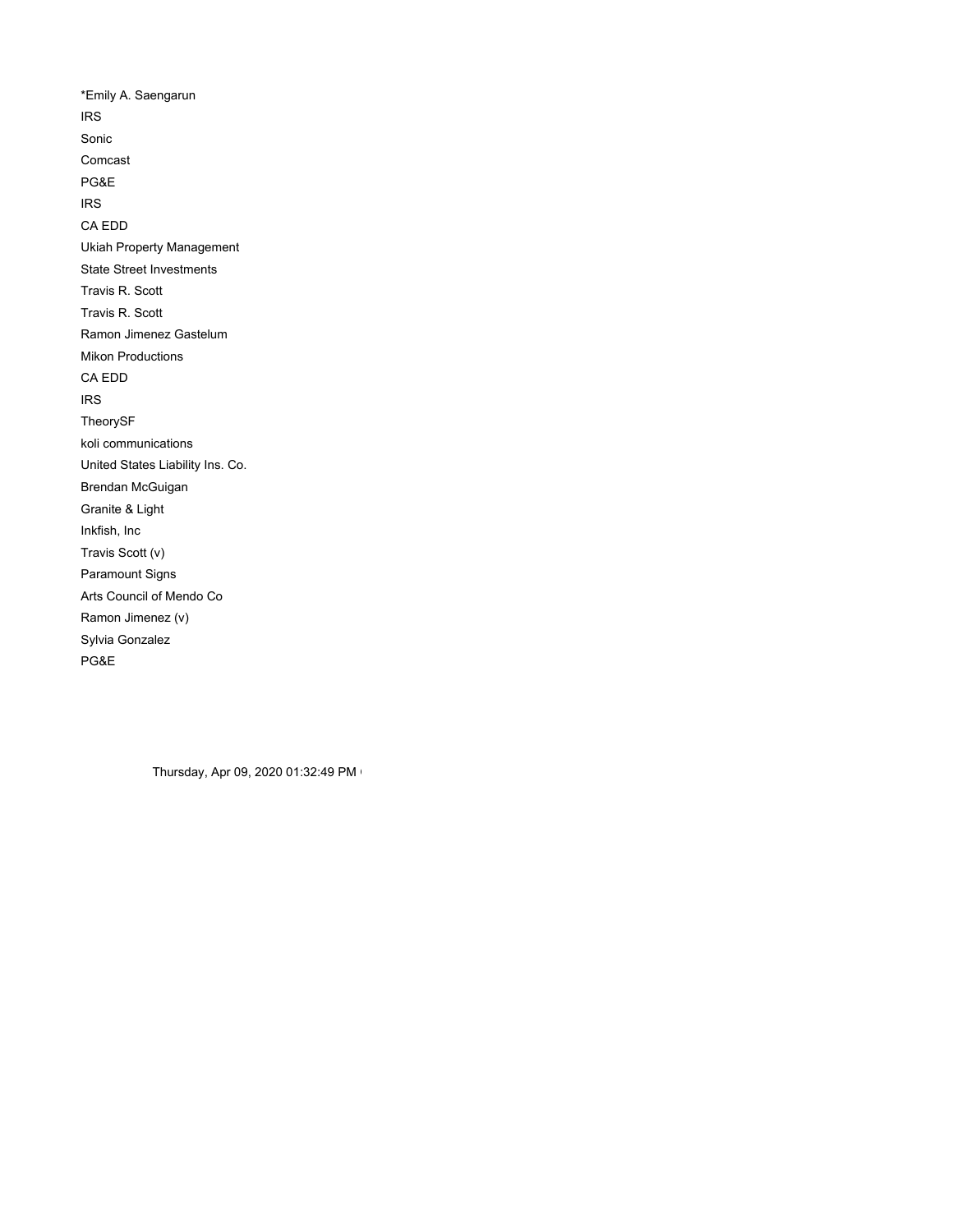## **sm Commission Transaction Report January - April, 2020**

| <b>Memo/Description</b>                                            | <b>Amount</b> | <b>Balance</b> |
|--------------------------------------------------------------------|---------------|----------------|
| Rent - 345 Franklin St.                                            | 0.00          | 42,420.24      |
| Rent - 105 Office                                                  | $-1,800.00$   | 40,620.24      |
| 750-0007467-2561-3                                                 | $-71.59$      | 40,548.65      |
|                                                                    | $-55.00$      | 40,493.65      |
| Pay Period: 12/16/2019-12/31/2019                                  | $-1,000.00$   | 39,493.65      |
| Pay Period: 12/16/2019-12/31/2019                                  | $-1,939.54$   | 37,554.11      |
| Pay Period: 12/16/2019-12/31/2019                                  | $-2,160.75$   | 35,393.36      |
| Pay Period: 12/16/2019-12/31/2019                                  | $-2,212.41$   | 33,180.95      |
| Pay Period: 12/16/2019-12/31/2019                                  | $-2,298.71$   | 30,882.24      |
| Pay Period: 12/16/2019-12/31/2019                                  | $-537.20$     | 30,345.04      |
| Pay Period: 12/16/2019-12/31/2019                                  | $-754.26$     | 29,590.78      |
| Agency XI (VMC Facebook and Instagram)                             | $-2,500.00$   | 27,090.78      |
| 105 West Clay Security System                                      | $-34.95$      | 27,055.83      |
| Marketing Agency Monthly Contract Fee                              | $-9,917.00$   | 17,138.83      |
| Employee Reimbursement                                             | $-118.23$     | 17,020.60      |
| 345 Office Cleaning                                                | $-157.61$     | 16,862.99      |
| Gateway Sign Storage                                               | $-200.00$     | 16,662.99      |
| Monthly Utility Bill                                               | -227.72       | 16,435.27      |
| <b>Cyber Security</b>                                              | $-262.50$     | 16,172.77      |
| Accountant                                                         | $-367.50$     | 15,805.27      |
| Full Page Ad with AVWA                                             | $-600.00$     | 15,205.27      |
| Monthly Payment / Sponsorship                                      | $-1,080.00$   | 14,125.27      |
| 2019 Destination Marketing Accreditation Program (DMAP) Annual Fee | $-1,125.00$   | 13,000.27      |
| Monthly Payment towards 11k Yearly Fee                             | $-1,833.35$   | 11,166.92      |
| ABC 7 News                                                         | $-4,000.00$   | 7,166.92       |
| Magazine Advertisement                                             | $-5,500.00$   | 1,666.92       |
| 14980 Crab Festival Brochures                                      | $-5,899.00$   | $-4,232.08$    |
| Yearly DoggTrekker Marketing                                       | $-7,000.00$   | $-11,232.08$   |
| PR Agency Monthly Fee                                              | $-7,500.00$   | $-18,732.08$   |
| <b>Employee Reimbursement</b>                                      | $-81.90$      | $-18,813.98$   |
| Tax Payment for Period: 01/01/2020-01/03/2020                      | $-3,516.32$   | $-22,330.30$   |
| Tax Payment for Period: 01/01/2020-01/03/2020                      | $-609.89$     | $-22,940.19$   |
|                                                                    | 41,117.24     | 18,177.05      |
| A/P 1.10.2020 by TRS                                               | 65,000.00     | 83,177.05      |
| 2020 Board Retreat                                                 | $-2,882.90$   | 80,294.15      |
| 750-0007467-2561-3                                                 | $-55.42$      | 80,238.73      |
| 345 FB Water                                                       | $-49.00$      | 80,189.73      |
| 105 West Clay Pest Control                                         | $-60.00$      | 80,129.73      |
| 105 West Clay Garbage                                              | $-75.44$      | 80,054.29      |
| MMWW Media Buys Monthly Fee                                        | $-7,705.85$   | 72,348.44      |
| Employee Reimbursement                                             | $-266.92$     | 72,081.52      |
| Photo Use Contract Payment 1/2                                     | $-1,500.00$   | 70,581.52      |
| Crab Banner and Online Survey                                      | $-2,900.00$   | 67,681.52      |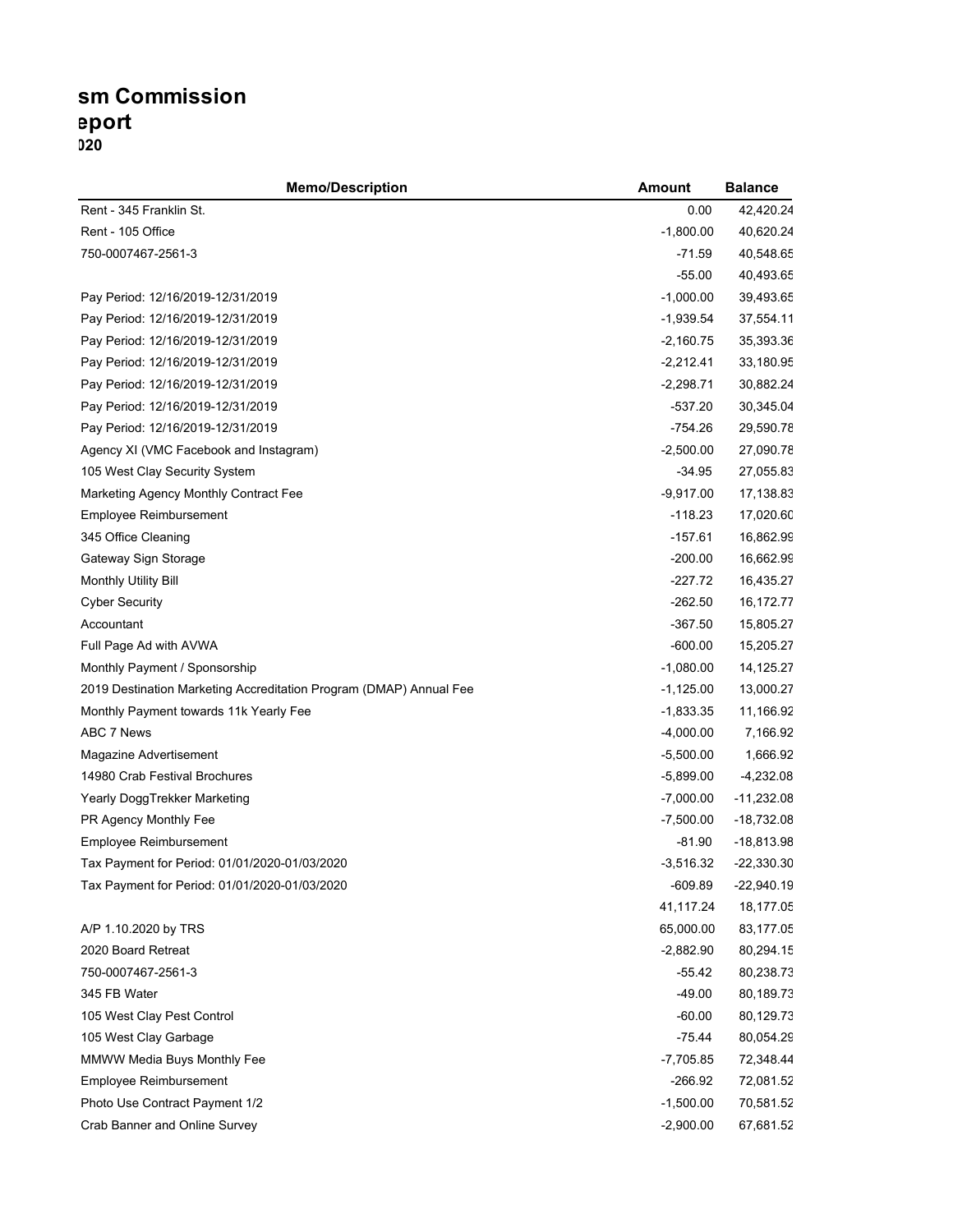| Employee Reimbursement                        | $-231.02$   | 67,450.50 |
|-----------------------------------------------|-------------|-----------|
| Pay Period: 01/01/2020-01/15/2020             | $-1,000.00$ | 66,450.50 |
| Pay Period: 01/01/2020-01/15/2020             | $-2,001.26$ | 64,449.24 |
| Pay Period: 01/01/2020-01/15/2020             | $-2,298.71$ | 62,150.53 |
| Pay Period: 01/01/2020-01/15/2020             | $-2,160.75$ | 59,989.78 |
| Pay Period: 01/01/2020-01/15/2020             | $-2,212.42$ | 57,777.36 |
| Pay Period: 01/01/2020-01/15/2020             | $-2,041.36$ | 55,736.00 |
| Pay Period: 01/01/2020-01/15/2020             | $-391.43$   | 55,344.57 |
|                                               | 40,630.80   | 95,975.37 |
| <b>Payroll Taxes</b>                          | $-37.98$    | 95,937.39 |
| Tax Payment for Period: 01/15/2020-01/17/2020 | $-692.35$   | 95,245.04 |
| Tax Payment for Period: 01/15/2020-01/17/2020 | $-3,688.54$ | 91,556.50 |
| Misprint - VOIDED                             | 0.00        | 91,556.50 |
| Misprint - VOIDED                             | 0.00        | 91,556.50 |
| Misprint - VOIDED                             | 0.00        | 91,556.50 |
| Misprint - VOIDED                             | 0.00        | 91,556.50 |
| 4246-3152-3379-8915                           | $-8,759.15$ | 82,797.35 |
| 105 West Clay, Garbage                        | $-70.00$    | 82,727.35 |
| 105 Security System: Yearly Fee               | $-100.00$   | 82,627.35 |
| 723100541                                     | $-122.82$   | 82,504.53 |
| Gateway Sign Storage                          | $-200.00$   | 82,304.53 |
| Clipping Service 25148                        | -503.66     | 81,800.87 |
| Board Retreat 1/13/2020 - 1/14/2020           | $-1,467.72$ | 80,333.15 |
| Voided                                        | 0.00        | 80,333.15 |
| Tax Payment for Period: 01/18/2020-01/21/2020 | $-232.47$   | 80,100.68 |
| Tax Payment for Period: 01/18/2020-01/21/2020 | $-5.85$     | 80,094.83 |
|                                               | $-458.65$   | 79,636.18 |
| 011858-002 FB Water                           | -81.95      | 79,554.23 |
|                                               | $-386.23$   | 79,168.00 |
| 105 Internet                                  | $-149.99$   | 79,018.01 |
| Crab Judges Reception Dinner                  | $-600.00$   | 78,418.01 |
| Tax Payment for Period: 01/01/2019-12/31/2019 | $-12.59$    | 78,405.42 |
|                                               | $-550.00$   | 77,855.42 |
| Tax Payment for Period: 10/01/2019-12/31/2019 | $-111.21$   | 77,744.21 |
| Rent - 345 Franklin St.                       | 0.00        | 77,744.21 |
|                                               | $-1,800.00$ | 75,944.21 |
|                                               | $-550.00$   | 75,394.21 |
| Pay Period: 01/16/2020-01/31/2020             | $-2,160.75$ | 73,233.46 |
| Pay Period: 01/16/2020-01/31/2020             | $-2,001.26$ | 71,232.20 |
| Pay Period: 01/16/2020-01/31/2020             | $-1,000.00$ | 70,232.20 |
| Pay Period: 01/16/2020-01/31/2020             | $-2,443.11$ | 67,789.09 |
| Pay Period: 01/16/2020-01/31/2020             | $-2,212.41$ | 65,576.68 |
| Pay Period: 01/16/2020-01/31/2020             | $-2,298.70$ | 63,277.98 |
|                                               | $-2,500.00$ | 60,777.98 |
| VMC Office Cleaning                           | $-200.00$   | 60,577.98 |
| Pay Period: 01/16/2020-01/31/2020             | $-423.16$   | 60,154.82 |
|                                               | $-7,500.00$ | 52,654.82 |
|                                               | $-1,080.00$ | 51,574.82 |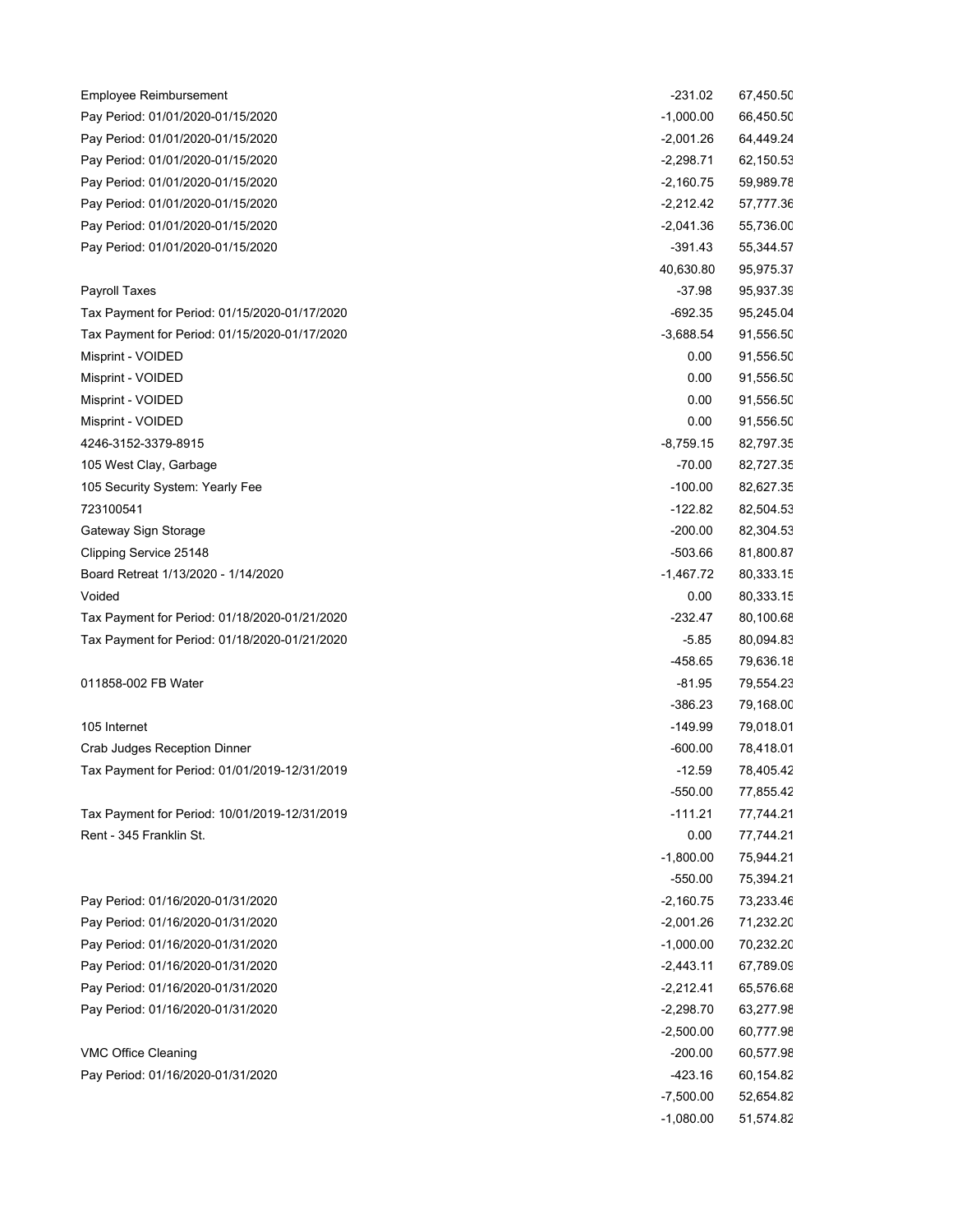### 2.11.2020 AP TS

| 4246-3152-3379-8915                                                    | $-24,695.50$               | 26,879.32              |
|------------------------------------------------------------------------|----------------------------|------------------------|
|                                                                        | $-9,917.00$                | 16,962.32              |
|                                                                        | $-1,500.00$                | 15,462.32              |
|                                                                        | $-1,833.35$                | 13,628.97              |
| Voided                                                                 | 0.00                       | 13,628.97              |
|                                                                        | $-34.95$                   | 13,594.02              |
|                                                                        | $-40.14$                   | 13,553.88              |
|                                                                        | $-132.51$                  | 13,421.37              |
|                                                                        | $-177.77$                  | 13,243.60              |
|                                                                        | -387.03                    | 12,856.57              |
|                                                                        | $-405.35$                  | 12,451.22              |
|                                                                        | $-455.00$                  | 11,996.22              |
|                                                                        | $-460.38$                  | 11,535.84              |
|                                                                        | -506.63                    | 11,029.21              |
| 25148                                                                  | $-670.06$                  | 10,359.15              |
|                                                                        | $-250.00$                  | 10,109.15              |
| 2.11.2020 AP TS                                                        | 30,000.00                  | 40,109.15              |
| Tax Payment for Period: 02/05/2020-02/07/2020                          | $-760.25$                  | 39,348.90              |
| Tax Payment for Period: 02/05/2020-02/07/2020                          | $-3,918.35$                | 35,430.55              |
| Tax Payment for Period: 02/05/2020-02/07/2020                          | $-243.41$                  | 35,187.14              |
| Tax Payment for Period: 02/05/2020-02/07/2020                          | $-6.25$                    | 35,180.89              |
|                                                                        | $-225.28$                  | 34,955.61              |
|                                                                        | $-5,800.00$                | 29,155.61              |
|                                                                        | $-80.17$                   | 29,075.44              |
| 723100541                                                              | $-135.39$                  | 28,940.05              |
|                                                                        | $-1,219.78$                | 27,720.27              |
|                                                                        | -757.30                    | 26,962.97              |
|                                                                        | $-500.00$                  | 26,462.97              |
| Pay Period: 02/01/2020-02/15/2020                                      | $-60.00$                   | 26,402.97              |
|                                                                        | $-1,952.13$                | 24,450.84              |
| Pay Period: 02/01/2020-02/15/2020                                      | $-2,001.26$                | 22,449.58              |
| Pay Period: 02/01/2020-02/15/2020<br>Pay Period: 02/01/2020-02/15/2020 | $-2,160.75$<br>$-2,212.41$ | 20,288.83<br>18,076.42 |
| Pay Period: 02/01/2020-02/15/2020                                      | $-2,298.71$                | 15,777.71              |
| Pay Period: 02/01/2020-02/15/2020                                      | $-306.31$                  | 15,471.40              |
| Pay Period: 02/01/2020-02/15/2020                                      | $-1,000.00$                | 14,471.40              |
| <b>VOIDED - Misprint</b>                                               | 0.00                       | 14,471.40              |
| Pay Period: 02/16/2020-02/29/2020                                      | $-2,298.71$                | 12,172.69              |
|                                                                        | 71.59                      | 12,244.28              |
| Pay Period: 02/16/2020-02/29/2020                                      | $-4,880.05$                | 7,364.23               |
|                                                                        | 216,687.21                 | 224,051.44             |
| Tax Payment for Period: 02/19/2020-02/21/2020                          | $-758.05$                  | 223,293.39             |
| Tax Payment for Period: 02/19/2020-02/21/2020                          | -873.19                    | 222,420.20             |
| Tax Payment for Period: 02/19/2020-02/21/2020                          | $-2,962.14$                | 219,458.06             |
|                                                                        | $-461.58$                  | 218,996.48             |
| Tax Payment for Period: 02/19/2020-02/21/2020                          | $-4,762.23$                | 214,234.25             |
|                                                                        | $-149.99$                  | 214,084.26             |
|                                                                        | -536.94                    | 213,547.32             |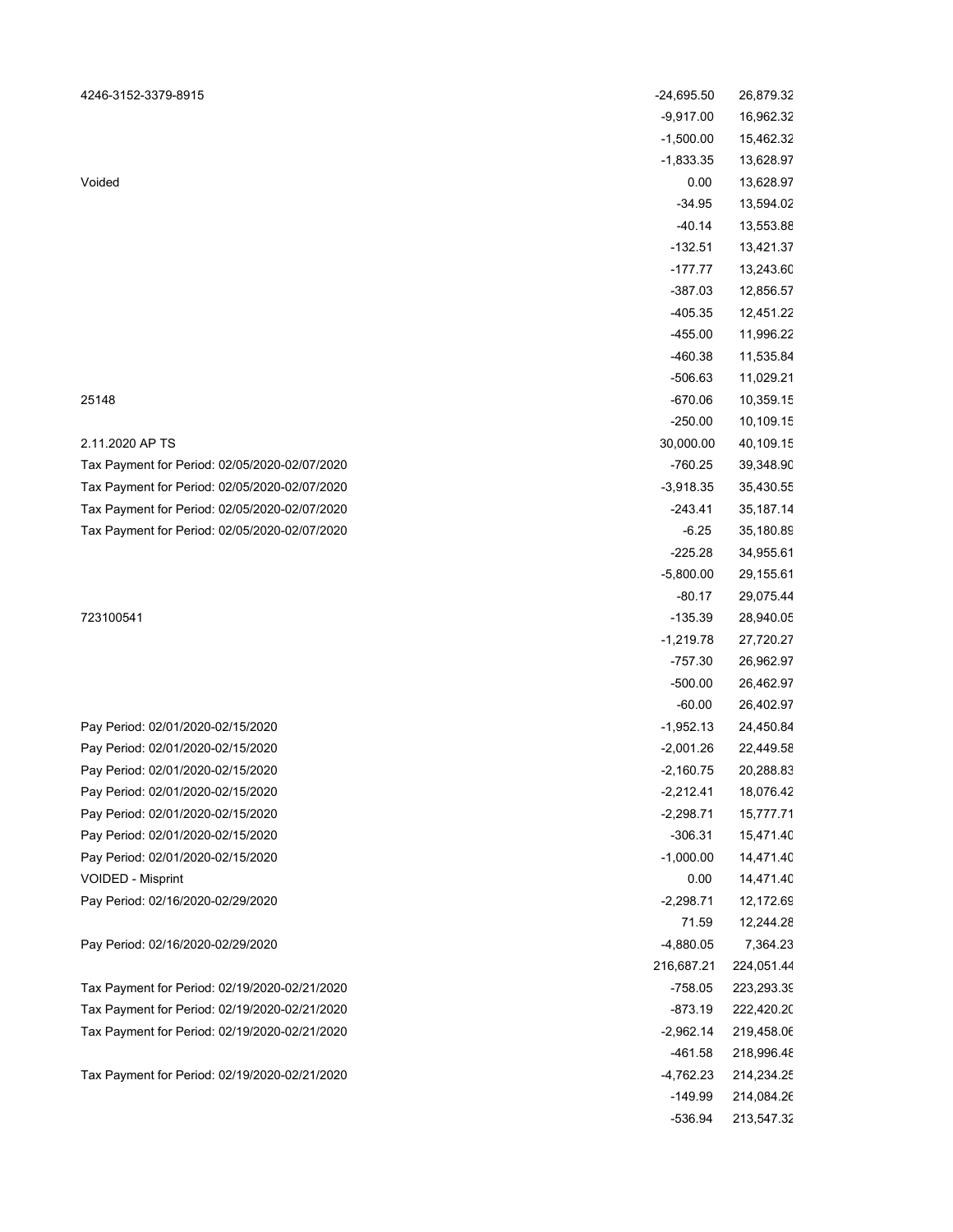### 011858-002 FB Water (Previous Month)

| 011858-002 FB Water (Previous Month)          | $-44.94$     | 213,502.38 |
|-----------------------------------------------|--------------|------------|
|                                               | $-1,880.00$  | 211,622.38 |
|                                               | $-550.00$    | 211,072.38 |
|                                               | $-34.95$     | 211,037.43 |
|                                               | $-49.64$     | 210,987.79 |
| VMC Office Cleaning                           | $-100.00$    | 210,887.79 |
|                                               | $-168.00$    | 210,719.79 |
|                                               | $-200.00$    | 210,519.79 |
|                                               | $-245.00$    | 210,274.79 |
| 25148                                         | $-572.85$    | 209,701.94 |
|                                               | $-1,837.50$  | 207,864.44 |
|                                               | $-2,500.00$  | 205,364.44 |
|                                               | $-5,853.66$  | 199,510.78 |
|                                               | $-7,500.00$  | 192,010.78 |
|                                               | $-9,917.00$  | 182,093.78 |
| Pay Period: 02/16/2020-02/29/2020             | $-525.63$    | 181,568.15 |
| Pay Period: 02/16/2020-02/29/2020             | $-1,000.00$  | 180,568.15 |
| Pay Period: 02/16/2020-02/29/2020             | $-2,001.26$  | 178,566.89 |
| Pay Period: 02/16/2020-02/29/2020             | $-2,106.28$  | 176,460.61 |
| Pay Period: 02/16/2020-02/29/2020             | $-2,160.75$  | 174,299.86 |
| Pay Period: 02/16/2020-02/29/2020             | $-2,212.42$  | 172,087.44 |
|                                               | $-1,080.00$  | 171,007.44 |
|                                               | $-641.19$    | 170,366.25 |
|                                               | -420.00      | 169,946.25 |
|                                               | $-358.39$    | 169,587.86 |
|                                               | $-224.17$    | 169,363.69 |
| Tax Payment for Period: 03/04/2020-03/06/2020 | $-529.23$    | 168,834.46 |
| Tax Payment for Period: 03/04/2020-03/06/2020 | $-3,092.57$  | 165,741.89 |
|                                               | $-1,500.00$  | 164,241.89 |
|                                               | 247.63       | 164,489.52 |
| 4246-3152-3379-8915                           | $-11,797.50$ | 152,692.02 |
|                                               | $-1,110.00$  | 151,582.02 |
|                                               | $-350.73$    | 151,231.29 |
|                                               | $-200.00$    | 151,031.29 |
| 723100541                                     | $-191.27$    | 150,840.02 |
|                                               | $-140.85$    | 150,699.17 |
| <b>VMC Office Cleaning</b>                    | $-100.00$    | 150,599.17 |
|                                               | $-80.17$     | 150,519.00 |
|                                               | $-60.00$     | 150,459.00 |
| Pay Period: 03/01/2020-03/15/2020             | $-2,160.75$  | 148,298.25 |
| Pay Period: 03/01/2020-03/15/2020             | $-2,001.26$  | 146,296.99 |
| Pay Period: 03/01/2020-03/15/2020             | $-163.95$    | 146,133.04 |
| Tax Payment for Period: 03/18/2020-03/20/2020 | $-809.54$    | 145,323.50 |
| Pay Period: 03/01/2020-03/15/2020             | $-1,000.00$  | 144,323.50 |
| Pay Period: 03/01/2020-03/15/2020             | $-1,751.79$  | 142,571.71 |
| Pay Period: 03/20/2020-03/20/2020             | $-1,770.77$  | 140,800.94 |
| Pay Period: 03/01/2020-03/15/2020             | $-2,212.41$  | 138,588.53 |
| Pay Period: 03/16/2020-03/31/2020             | $-2,743.86$  | 135,844.67 |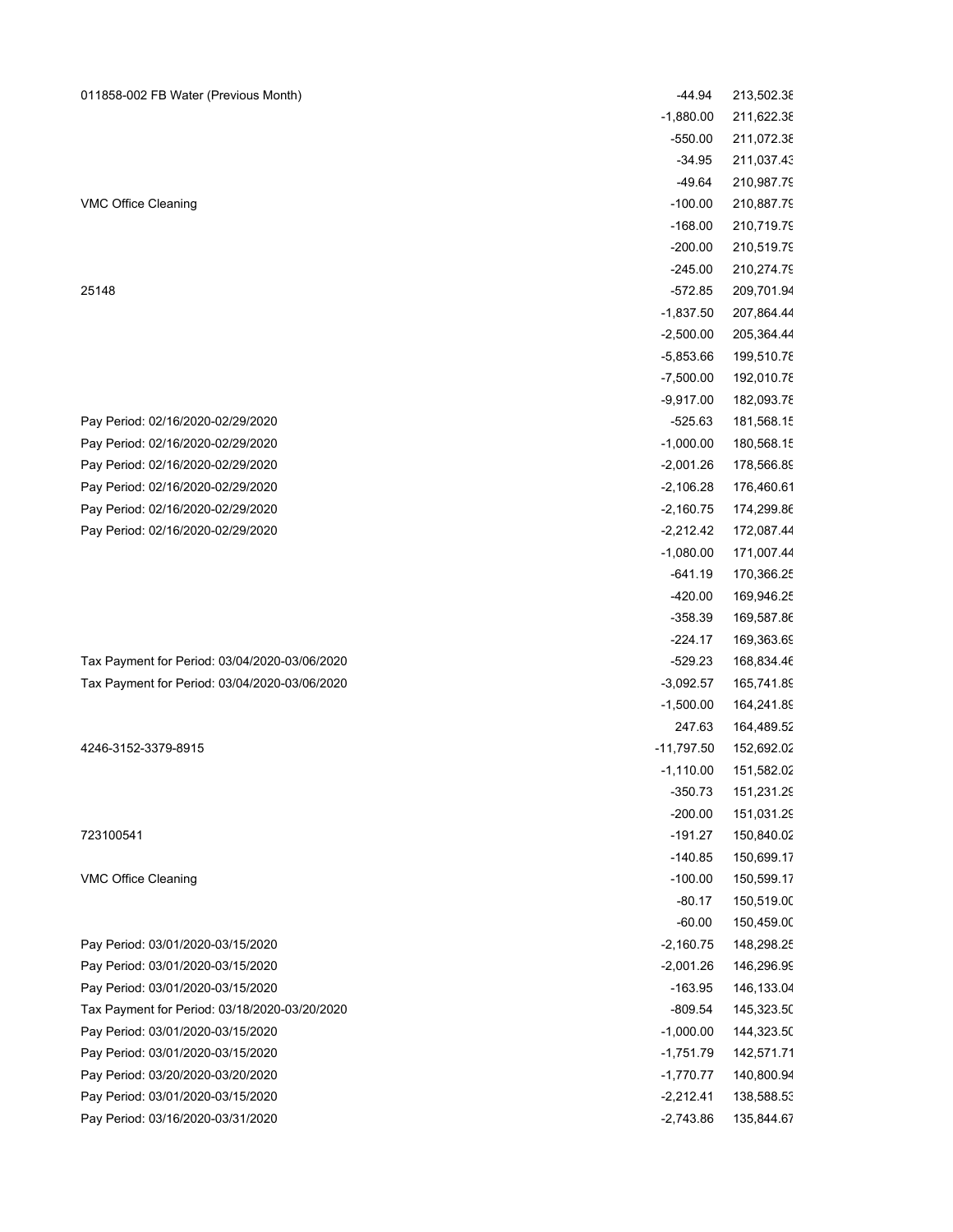| Pay Period: 03/16/2020-03/31/2020             | $-2,499.70$     | 133,344.97 |
|-----------------------------------------------|-----------------|------------|
| Tax Payment for Period: 03/18/2020-03/20/2020 | $-3,954.47$     | 129,390.50 |
|                                               | $-461.58$       | 128,928.92 |
| 105 Internet                                  | $-149.99$       | 128,778.93 |
|                                               | -536.94         | 128,241.99 |
| Tax Payment for Period: 03/21/2020-03/24/2020 | $-1,349.21$     | 126,892.78 |
| Tax Payment for Period: 03/21/2020-03/24/2020 | $-165.58$       | 126,727.20 |
|                                               | $-1,880.00$     | 124,847.20 |
|                                               | $-550.00$       | 124,297.20 |
| Pay Period: 03/16/2020-03/31/2020             | $-2,212.41$     | 122,084.79 |
| Pay Period: 03/16/2020-03/31/2020             | $-1,000.00$     | 121,084.79 |
| Pay Period: 03/16/2020-03/31/2020             | $-1,835.45$     | 119,249.34 |
|                                               | $-2,500.00$     | 116,749.34 |
| Tax Payment for Period: 04/01/2020-04/03/2020 | $-390.32$       | 116,359.02 |
| Tax Payment for Period: 04/01/2020-04/03/2020 | $-1,751.80$     | 114,607.22 |
|                                               | $-9,917.00$     | 104,690.22 |
|                                               | $-7,500.00$     | 97,190.22  |
| NBP 1555246                                   | $-2,733.00$     | 94,457.22  |
|                                               | $-2,500.00$     | 91,957.22  |
|                                               | $-1,500.00$     | 90,457.22  |
|                                               | $-825.00$       | 89,632.22  |
|                                               | $-363.43$       | 89,268.79  |
|                                               | $-200.00$       | 89,068.79  |
|                                               | $-10,800.00$    | 78,268.79  |
|                                               | $-123.60$       | 78,145.19  |
| <b>VMC Office Cleaning</b>                    | $-100.00$       | 78,045.19  |
|                                               | $-116.30$       | 77,928.89  |
|                                               | \$<br>35,508.65 |            |
|                                               | \$<br>35,508.65 |            |

GMT-7 - Accrual Basis